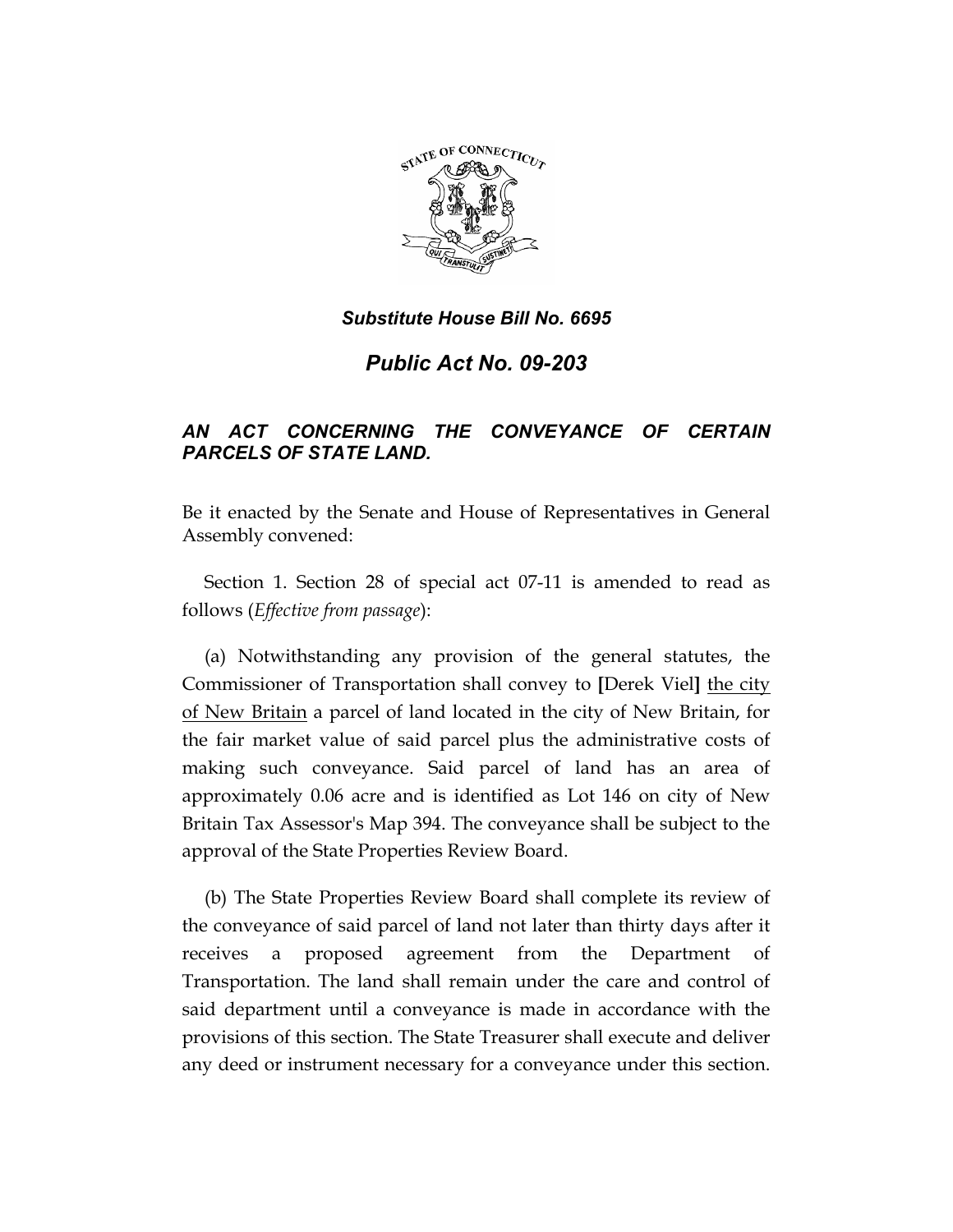The Commissioner of Transportation shall have the sole responsibility for all other incidents of such conveyance.

Sec. 2. (*Effective from passage*) Notwithstanding any provision of the general statutes, the Commissioner of Transportation shall convey, for the fair market value of a defined trail corridor, to the city of Danbury an easement over certain parcels of land owned by the Department of Transportation and that are further identified as lots G 22005, G 22006, G 22007, G 21011 and G 21012 by the Danbury Tax Assessor. Such easement shall allow for the creation of the Ives Trail and Greenway.

Sec. 3. Subsection (a) of section 30 of public act 99-26, as amended by section 19 of public act 05-279, is repealed and the following is substituted in lieu thereof (*Effective from passage*):

(a) Notwithstanding any provision of the general statutes, the Commissioner of Children and Families shall convey to the city of Middletown two parcels of land, and any improvements upon said parcels, located in the city of Middletown, at a cost equal to the fair market value of said parcels, except that such cost shall be reduced by an amount equal to the reasonable cost to the city for demolition and disposal of demolition waste necessary for the preparation of said parcels for **[**redevelopment**]** open space. Said parcels of land are identified as Lot 37 (approximately .52 acre) and Lot 41 (approximately .34 acre) in Block 29-17 on city of Middletown Tax Assessor's Map 27. The fair market value of said parcels shall be determined by the average of the appraisals of two independent appraisers who shall be selected by such commissioner. **[**The reasonable cost of such demolition and disposal shall be determined through a competitive contractor selection process conducted by the city. The net revenues from the sale of said parcels shall be deposited in the donation fund of The Connecticut Juvenile Training School in accordance with the provisions of section 17a-27 of the general statutes.**]**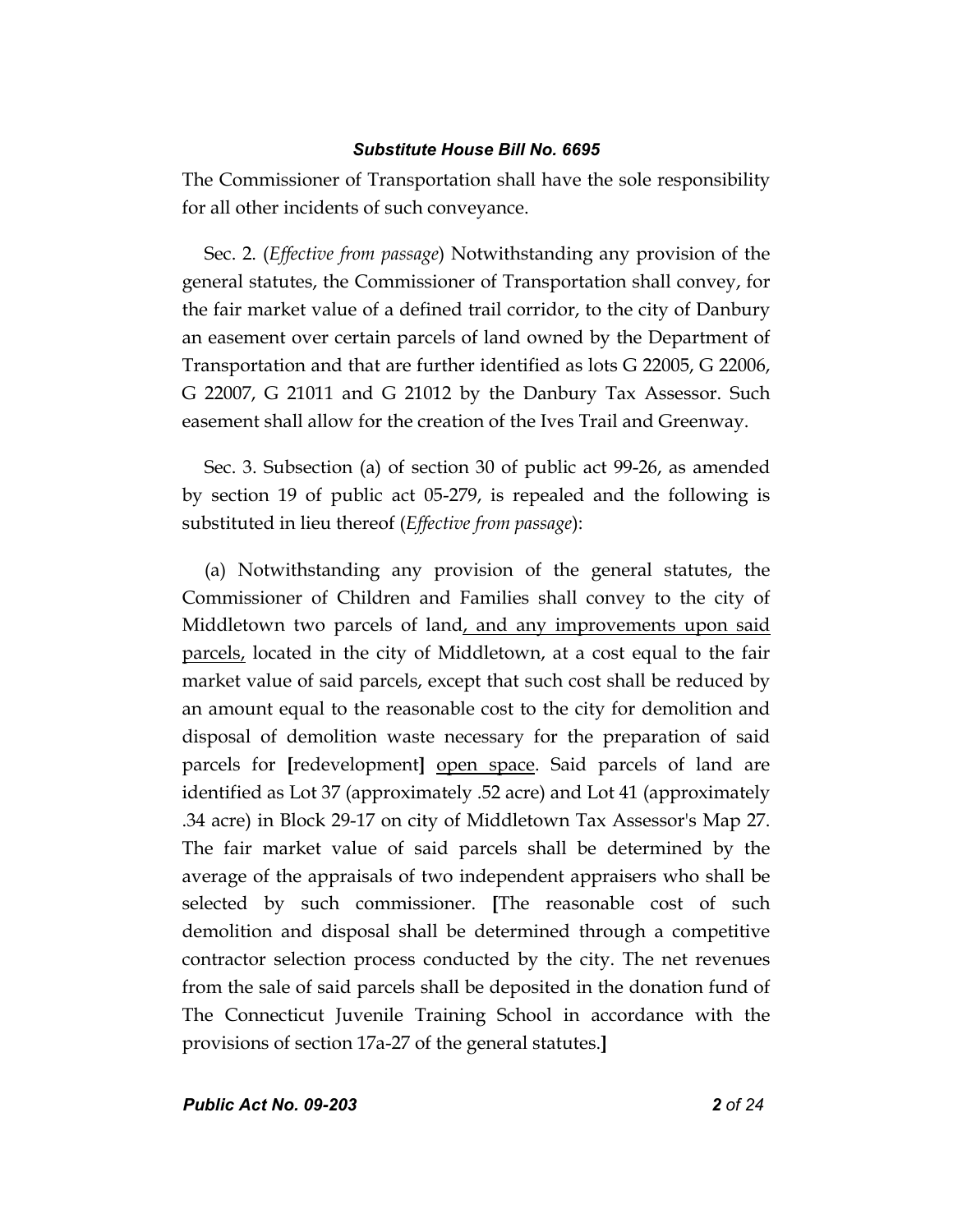Sec. 4. (*Effective from passage*) (a) Notwithstanding any provision of the general statutes, the Commissioner of Environmental Protection, not later than one hundred twenty days after the effective date of this section, shall lease to the town of Ridgefield, for the sum of one dollar per year and a term of ten years, a parcel of land located in the town of Ridgefield. Said parcel of land has an area of approximately 2.146 acres and is identified as 424 Ethan Allen Highway. The lease shall be subject to the approval of the State Properties Review Board.

(b) The town of Ridgefield shall use said parcel of land for recreational purposes. If the town of Ridgefield:

- (1) Does not use said parcel for said purposes; or
- (2) Leases all or any portion of said parcel,

the lease shall terminate and the parcel shall revert to the state of Connecticut. The Department of Environmental Protection shall provide the town of Ridgefield with not less than a two-year notice, within such ten-year period, prior to any change in the terms of such lease.

(c) The State Properties Review Board shall complete its review of the lease of said parcel of land not later than thirty days after it receives a proposed agreement from the Department of Environmental Protection. The land shall remain under the care and control of said department until a lease is made in accordance with the provisions of this section. The Commissioner of Environmental Protection shall have the sole responsibility for all other incidents of such lease.

Sec. 5. Section 22 of public act 98-255, as amended by section 107 of public act 98-1 of the June special session, is repealed and the following is substituted in lieu thereof (*Effective from passage*):

(a) Notwithstanding any provision of the general statutes to the contrary, the Commissioner of Public Works shall convey to the town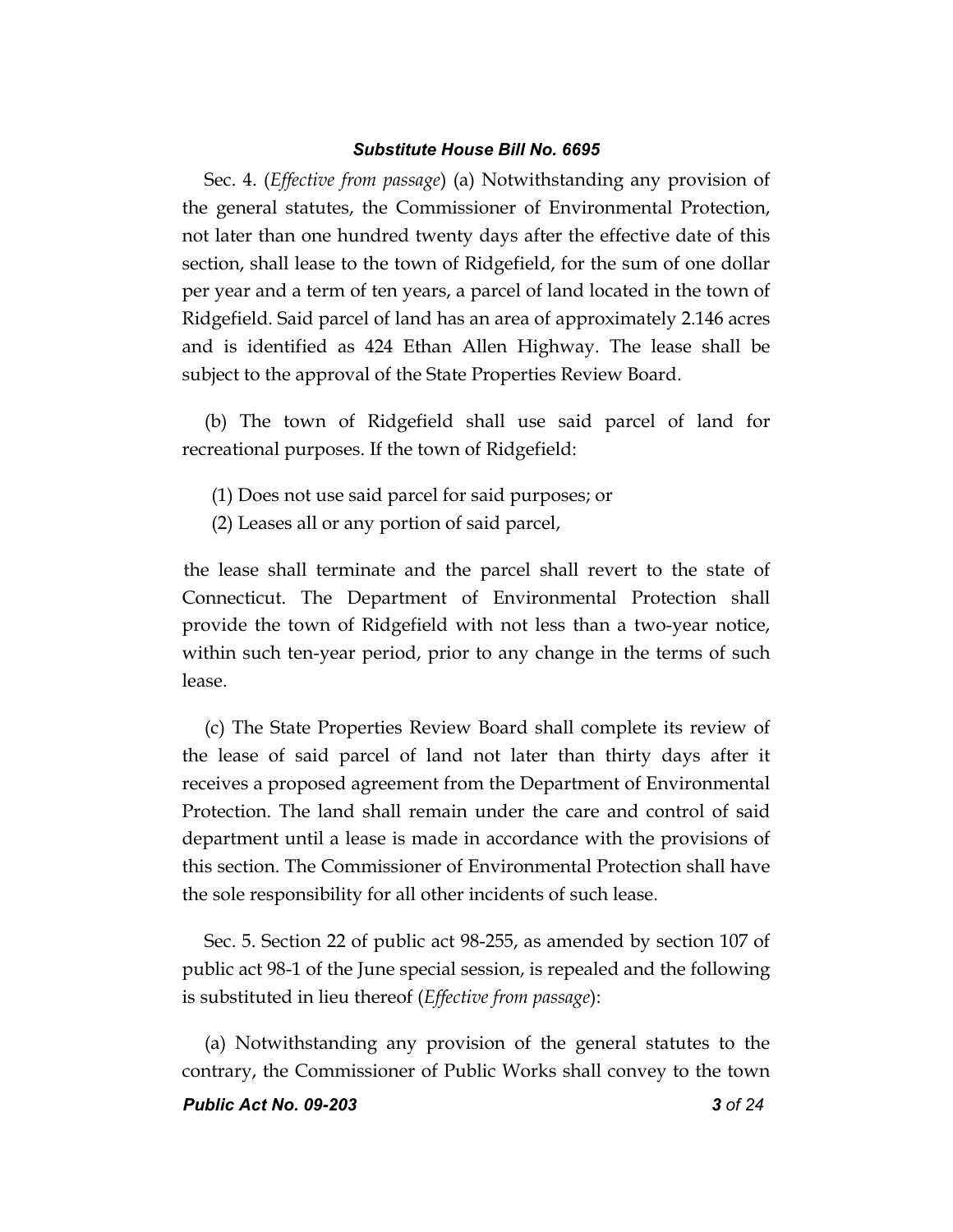of Greenwich, subject to the approval of the State Properties Review Board and at a cost equal to the administrative costs of making such conveyance, a parcel of land located at the junction of Route U.S. 1, Boston Post Road and Sound Beach Avenue in the town of Greenwich, having an area of approximately .49 acre and bounded and described as follows:

NORTHERLY: By the Junction of Route U.S. 1, the Boston Post Road and Sound Beach Avenue;

EASTERLY: By Sound Beach Avenue;

SOUTHERLY: By Old Greenwich Lane and land now or formerly of Harold C. and William M. Rich, each in part;

WESTERLY: By Route U.S. 1, Boston Post Road;

together with buildings thereon, and the same being a portion of the premises contained in an Executrix Deed, dated October 18, 1916, and recorded in the Greenwich Land Records in Volume 159 at Page 148.

(b) The town of Greenwich shall use said parcel of land for **[**open space**]** municipal purposes. If the town of Greenwich:

- (1) Does not use said parcel for said purposes;
- (2) Does not retain ownership of all of said parcel; or
- (3) Leases all or any portion of said parcel,

the parcel shall revert to the state of Connecticut.

(c) The State Properties Review Board shall complete its review of the conveyance of said parcel of land not later than thirty days after it receives a proposed agreement from the Department of Public Works. The land shall remain under the care and control of said department until a conveyance is made in accordance with the provisions of this section. The State Treasurer shall execute and deliver any deed or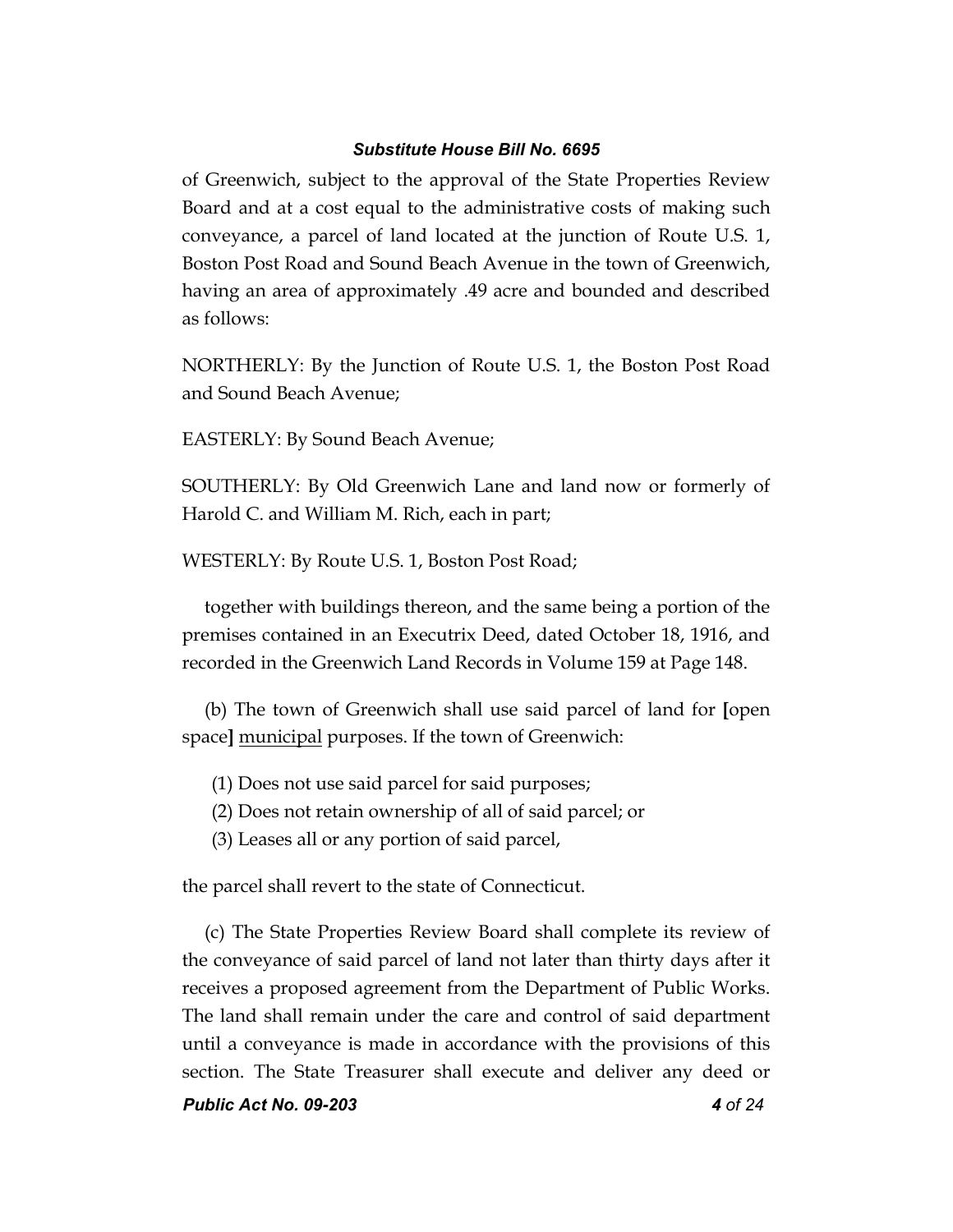instrument necessary for a conveyance under this section, which deed or instrument shall include provisions to carry out the purposes of subsection (b) of this section, and the Commissioner of Public Works shall have the sole responsibility for all other incidents of such conveyance.

Sec. 6. (*Effective from passage*) (a) Notwithstanding any provision of the general statutes, the Military Department shall convey to the town of East Lyme a parcel of land located in the town of East Lyme, at a cost equal to the administrative costs of making such conveyance. Said parcel of land has an area of approximately 0.9 acre and is identified as the southern portion of Lot 216 on town of East Lyme Tax Assessor's Map 17.3 below the extension of the southern property line of Lot 55 on town of East Lyme Tax Assessor's Map 17.5. The remaining land of Lot 216 on town of East Lyme Tax Assessor's Map 17.5 shall remain the property of the state of Connecticut. The conveyance shall be subject to the approval of the State Properties Review Board.

(b) The town of East Lyme shall use said parcel of land for municipal purposes. If the town of East Lyme:

- (1) Does not use said parcel for said purposes;
- (2) Does not retain ownership of all of said parcel; or
- (3) Leases all or any portion of said parcel,

the parcel shall revert to the state of Connecticut.

(c) The State Properties Review Board shall complete its review of the conveyance of said parcel of land not later than thirty days after it receives a proposed agreement from the Military Department. The land shall remain under the care and control of the state until a conveyance is made in accordance with the provisions of this section. The State Treasurer shall execute and deliver any deed or instrument necessary for a conveyance under this section, which deed or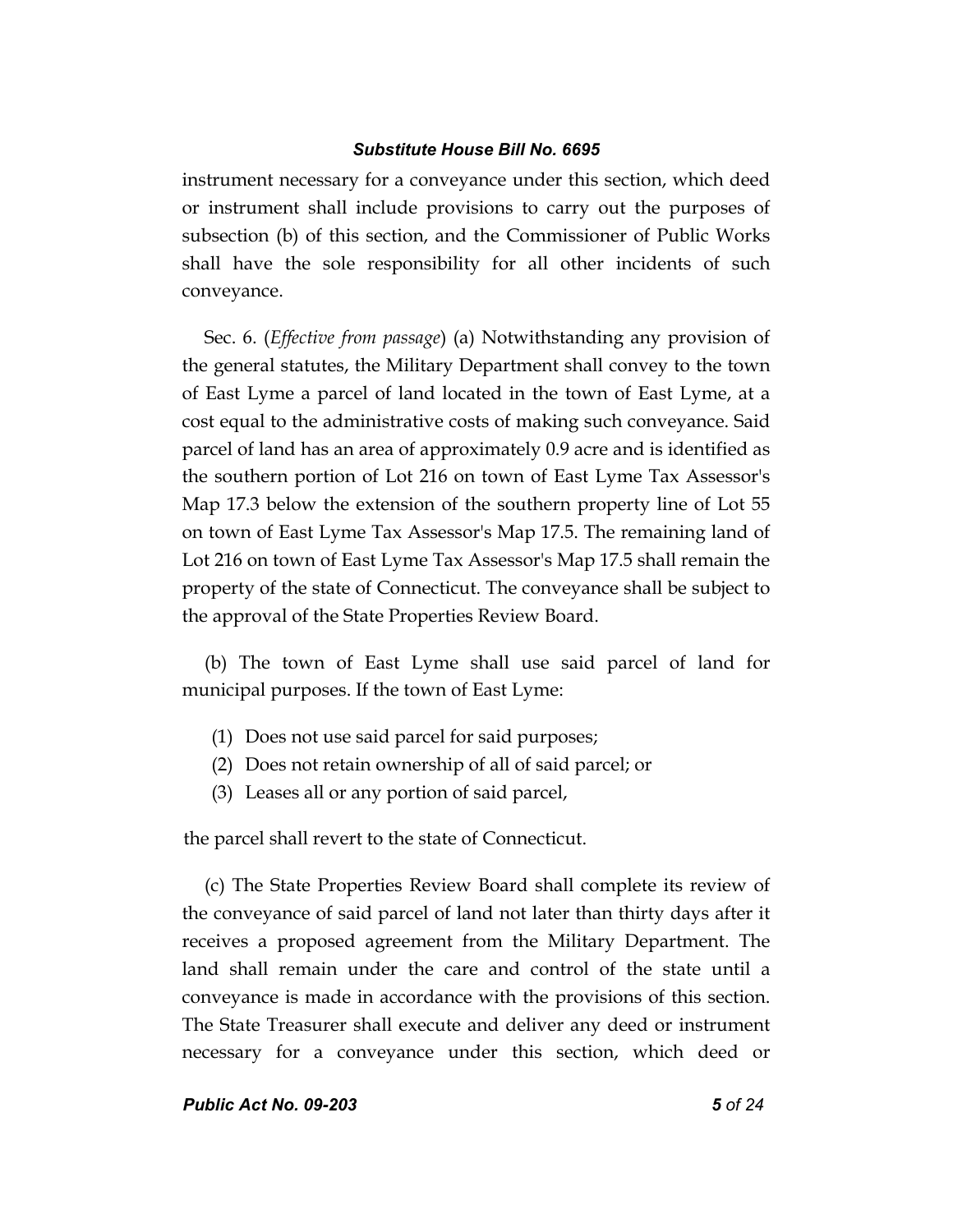instrument shall include provisions to carry out the purposes of subsection (b) of this section. The Military Department shall have the sole responsibility for all other incidents of such conveyance.

Sec. 7. Section 16 of special act 07-11 is amended to read as follows (*Effective from passage*):

(a) Notwithstanding any provision of the general statutes, the Commissioner of Environmental Protection shall convey to the town of Griswold a parcel of land located in the town of Griswold, at a cost equal to the administrative costs of making such conveyance. Said parcel of land has an area of approximately 5.5 acres and is identified on a map entitled "Plan Showing Property of Elizabeth W. Snyder prepared for the Department of Environmental Protection, State of Connecticut, Sheldon Road and Connecticut Route 165, Griswold Connecticut, Scale 1" = 40', May 2001". The parties shall determine the precise location of such acreage. The conveyance shall be subject to the approval of the State Properties Review Board.

(b) The town of Griswold shall use said parcel of land for recreational purposes. If the town of Griswold:

- (1) Does not use said parcel for said purposes;
- (2) Does not retain ownership of all of said parcel; or
- (3) Leases all or any portion of said parcel, **[**; or
- (4) Does not develop recreational fields on said parcel within five years of such conveyance,**]**

the parcel shall revert to the state of Connecticut.

(c) The State Properties Review Board shall complete its review of the conveyance of said parcel of land not later than thirty days after it receives a proposed agreement from the Department of Environmental Protection. The land shall remain under the care and control of said department until a conveyance is made in accordance with the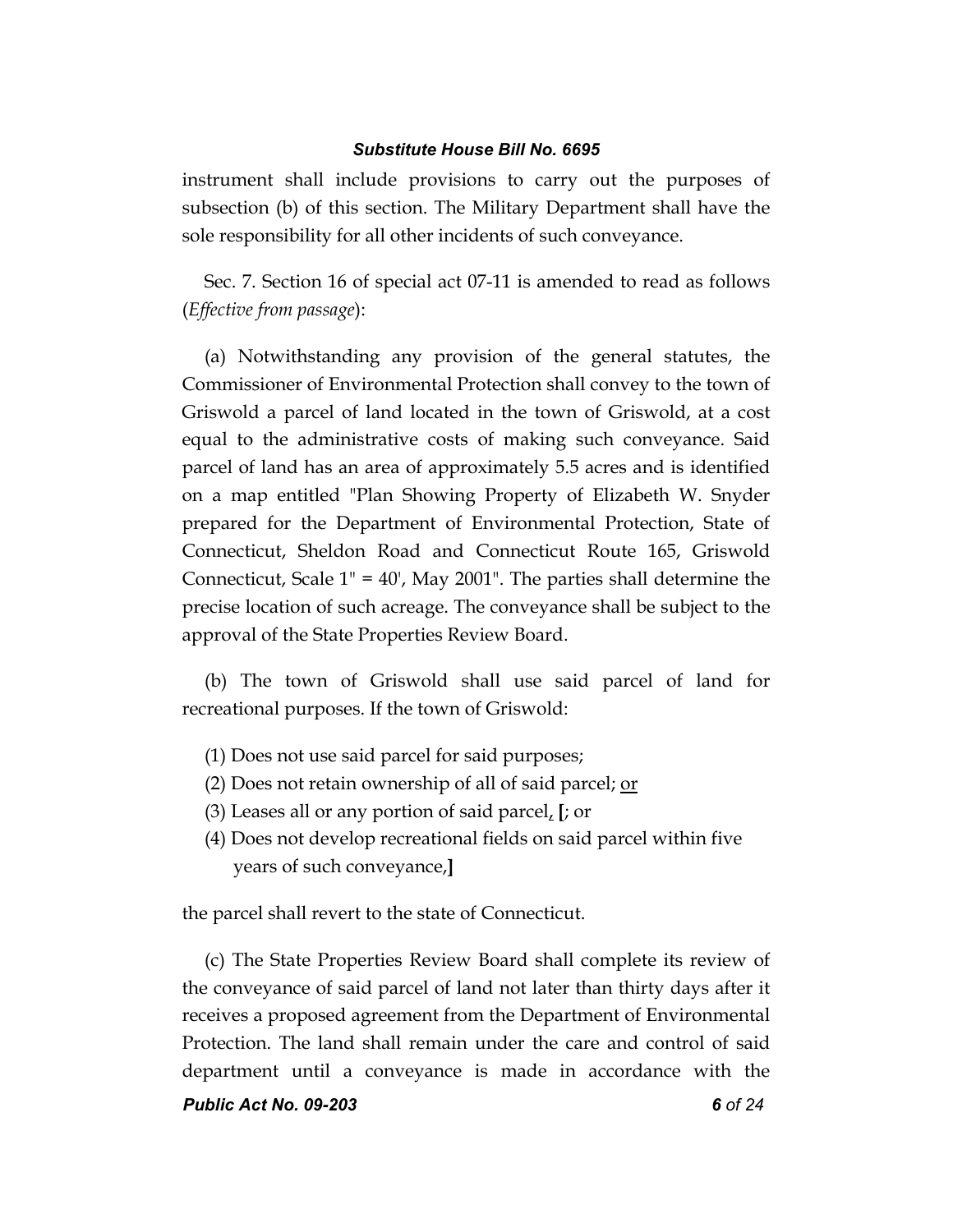provisions of this section. The State Treasurer shall execute and deliver any deed or instrument necessary for a conveyance under this section, which deed or instrument shall include provisions to carry out the purposes of subsection (b) of this section. The Commissioner of Environmental Protection shall have the sole responsibility for all other incidents of such conveyance.

Sec. 8. (*Effective from passage*) (a) Notwithstanding any provision of the general statutes, the Commissioner of Transportation shall convey to the town of South Windsor a parcel of land located in the town of South Windsor, at a cost equal to the administrative costs of making such conveyance. Said parcel of land has an area of approximately 4.84 acres and is identified as that parcel of land that is the subject of an appraisal conducted by TW Henry Real Estate Appraisals, LLC., dated March 28, 2005. The conveyance shall be subject to the approval of the State Properties Review Board.

(b) The town of South Windsor shall use said parcel of land for economic development purposes. If the town of South Windsor:

- (1) Does not use said parcel for said purposes;
- (2) Does not retain ownership of all of said parcel, except for a sale of said land for economic development purposes; or
- (3) Leases all or any portion of said parcel, except for a lease for economic development purposes,

the parcel shall revert to the state of Connecticut. Any funds received by the town of South Windsor from a sale or lease of said parcel for economic development purposes shall be transferred to the State Treasurer for deposit in the General Fund.

(c) The State Properties Review Board shall complete its review of the conveyance of said parcel of land not later than thirty days after it receives a proposed agreement from the Department of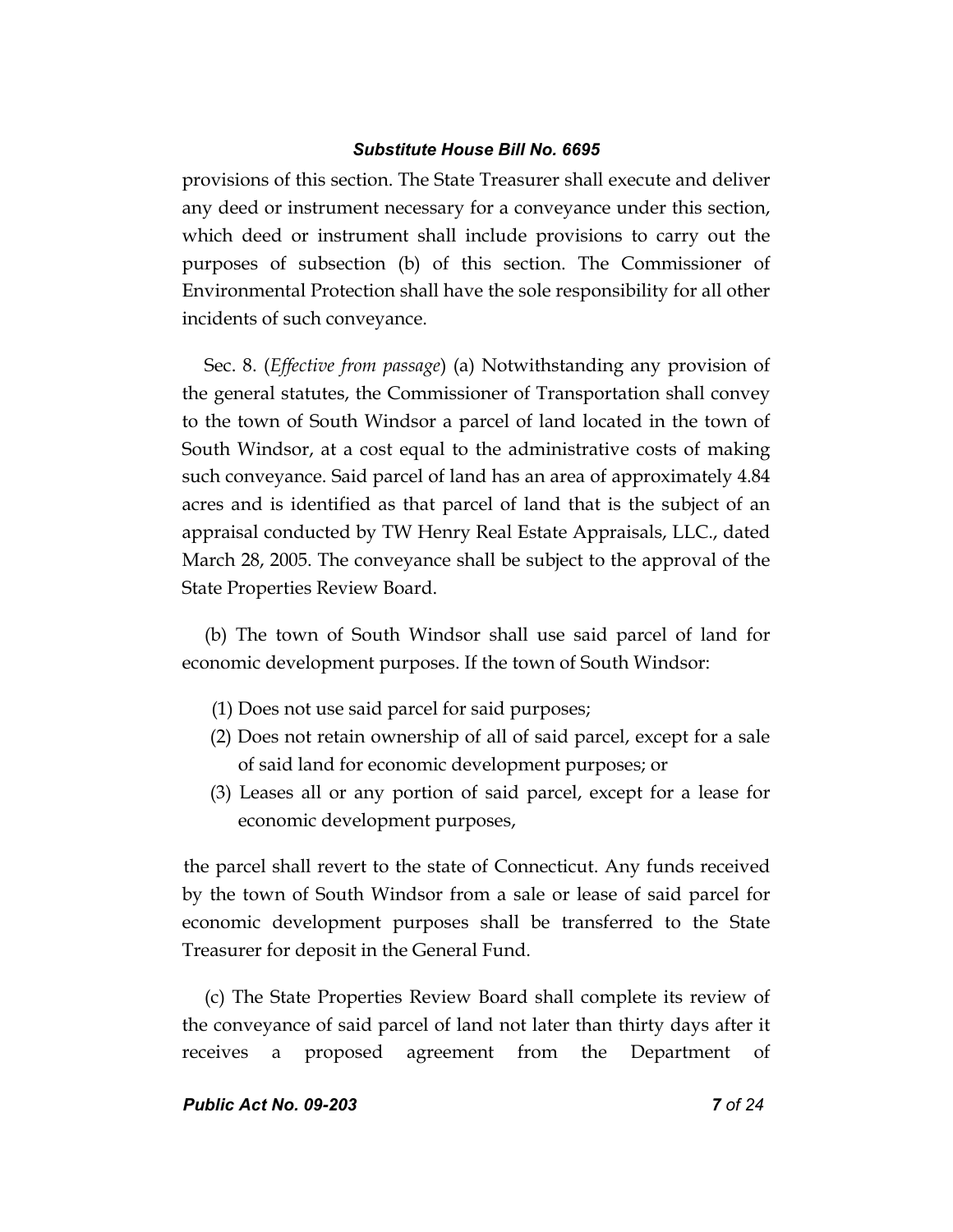Transportation. The land shall remain under the care and control of said department until a conveyance is made in accordance with the provisions of this section. The State Treasurer shall execute and deliver any deed or instrument necessary for a conveyance under this section, which deed or instrument shall include provisions to carry out the purposes of subsection (b) of this section. The Commissioner of Transportation shall have the sole responsibility for all other incidents of such conveyance.

Sec. 9. Section 7 of special act 08-8 is amended to read as follows (*Effective from passage*):

(a) Notwithstanding any provision of the general statutes, the Commissioner of Transportation shall enter into an agreement with the city of Norwalk for the conveyance of a parcel of land from the city of Norwalk to the state at no cost to the state. The parcel of land to be conveyed by the city of Norwalk is identified as "AREA TO BE CONVEYED BY THE CITY OF NORWALK TO THE STATE OF CONNECTICUT" on a map entitled "Compilation Survey For Crescent Street Road Abandonment Purposes Prepared For 95/7 Ventures LLC and the City of Norwalk and the State of Connecticut, Reed Putnam Project, Norwalk, Connecticut, Scale 1"=40', January 28, 2008, William W. Seymour & Associates, P.C." Said parcel has an area of approximately .176 acre. The state shall pay no administrative costs incurred by the city of Norwalk in the conveyance of said parcel of land. The Commissioner of Transportation shall prepare any survey of said parcel of land for purposes of said conveyance. Said conveyance shall be subject to the approval of the State Properties Review Board.

(b) The State Properties Review Board shall complete its review of the conveyance of said parcel of land not later than thirty days after it receives a proposed agreement from the Department of Transportation. The **[**State Treasurer**]** city of Norwalk shall execute and deliver any deed or instrument necessary for a conveyance under this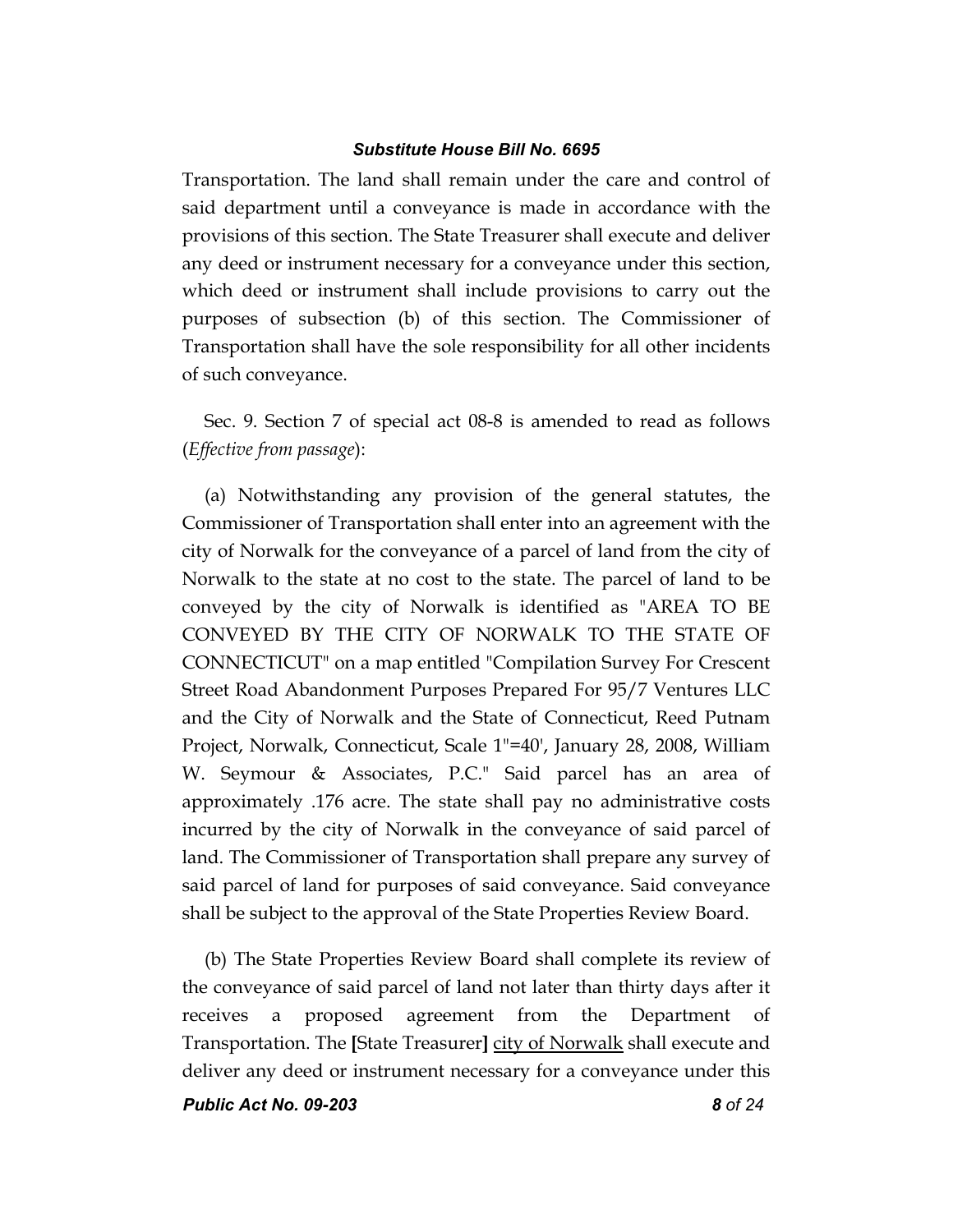section. The Commissioner of Transportation shall have the sole responsibility for all other incidents of such conveyance.

Sec. 10. (*Effective from passage*) (a) Notwithstanding any provision of the general statutes, the Military Department shall convey to the town of Putnam a parcel of land located in the town of Putnam, at a cost equal to the administrative costs of making such conveyance. Said parcel of land has an area of approximately 3.56 acres and is identified as the National Guard Armory Building located at 15 Keech Street. The conveyance shall be subject to the approval of the State Properties Review Board.

(b) The town of Putnam shall use said parcel of land for recreational or municipal purposes. If the town of Putnam:

- (1) Does not use said parcel for said purposes;
- (2) Does not retain ownership of all of said parcel; or
- (3) Leases all or any portion of said parcel,

the parcel shall revert to the state of Connecticut.

(c) The State Properties Review Board shall complete its review of the conveyance of said parcel of land not later than thirty days after it receives a proposed agreement from the Military Department. The land shall remain under the care and control of said department until a conveyance is made in accordance with the provisions of this section. The State Treasurer shall execute and deliver any deed or instrument necessary for a conveyance under this section, which deed or instrument shall include provisions to carry out the purposes of subsection (b) of this section. The Military Department shall have the sole responsibility for all other incidents of such conveyance.

Sec. 11. (*Effective from passage*) (a) Notwithstanding any provision of the general statutes, the Commissioner of Transportation shall enter into an agreement with the town of Westbrook for the exchange of two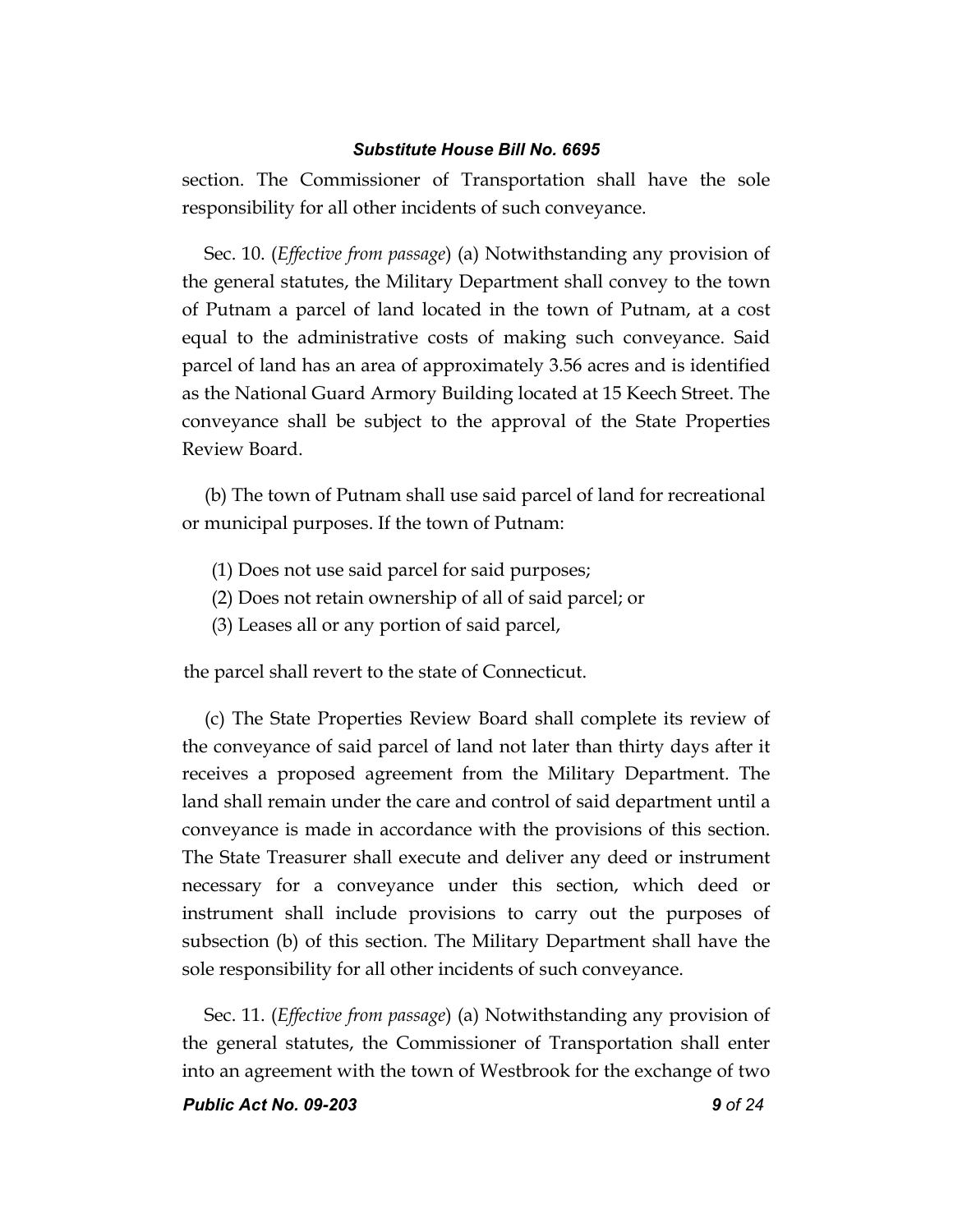parcels of land located in the town of Westbrook, simultaneously and each in consideration of the other. The parcel of land to be conveyed by the Commissioner of Transportation in said exchange is identified as the property located on Route 145 that was formerly used by said department as a maintenance facility and has an area of approximately 3.375 acres. The parcel of land to be conveyed by the town of Westbrook in said exchange is identified as the property used by said town on March 15, 2005, as a maintenance facility and having an area of approximately 2.087 acres. The town of Westbrook shall pay the administrative costs incurred by the state in the exchange of said parcels of land. The Commissioner of Transportation shall pay the costs of any survey of either of said parcels of land that is prepared for the purposes of said exchange. Said exchange shall be subject to the approval of the State Properties Review Board.

(b) The State Properties Review Board shall complete its review of the exchange of said parcels of land not later than thirty days after it receives a proposed agreement from the Department of Transportation. The state land shall remain under the care and control of said department until a conveyance is made in accordance with the provisions of this section. The State Treasurer shall execute and deliver any deed or instrument necessary for the conveyance of state land under this section. The Commissioner of Transportation shall have the sole responsibility for all other incidents of such conveyance.

Sec. 12. (*Effective from passage*) Notwithstanding any provision of the general statutes, following adoption and publication, not later than twenty-four months after the effective date of this section, by the Department of Transportation, in consultation with the Department of Environmental Protection, of a master plan for the retention or disposition of any property previously taken for the purpose of the expansion of Route 6. In the case of disposition such property shall be sold for fair market value, as determined by the state, to any interested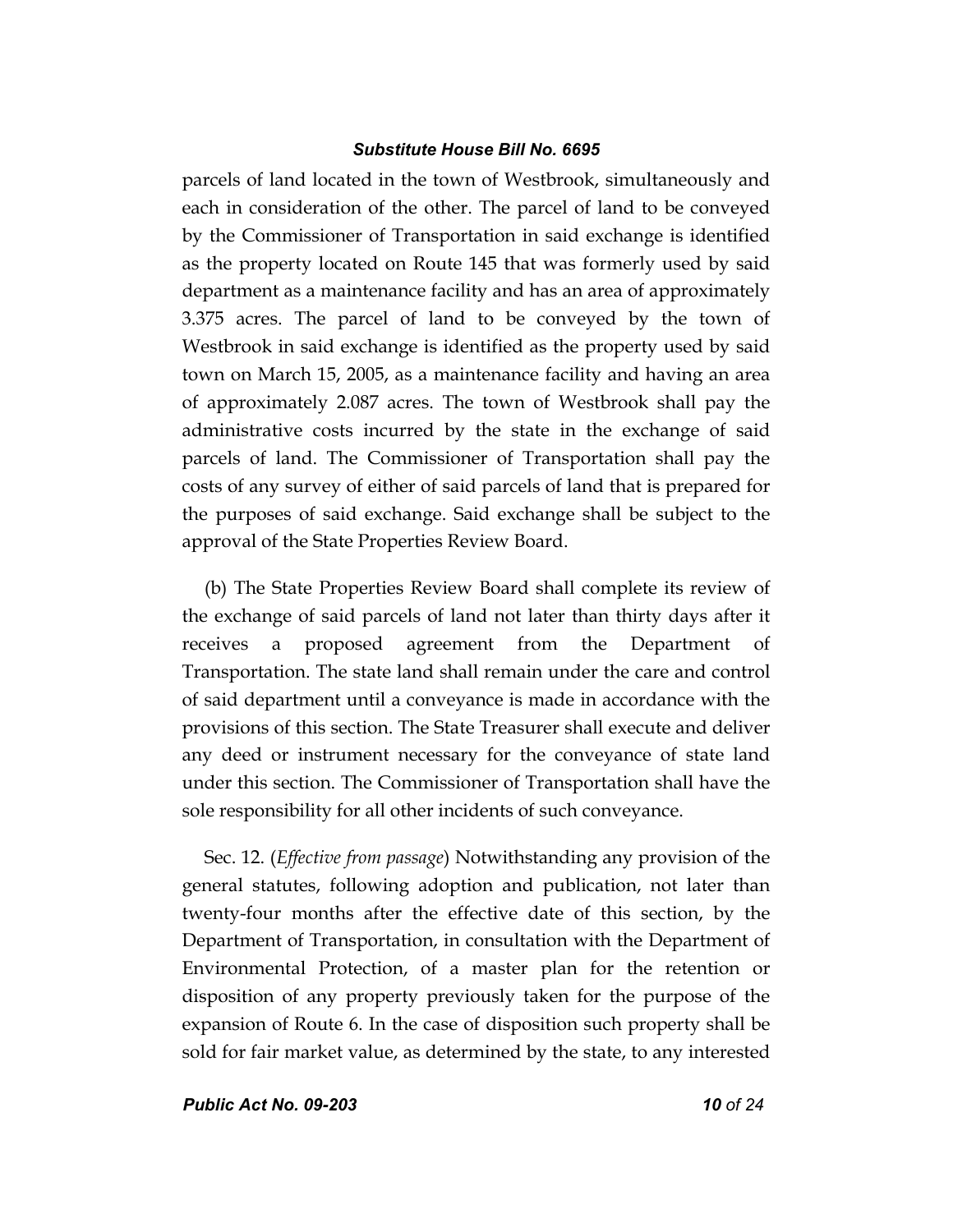former owner of said property or heir of such former owner of said property, at fair market value, provided such interested party makes a written request to purchase said property and in no event shall the price paid by any such former owner or heir of such former owner to reacquire such property be less than the price paid by the Department of Transportation to acquire such property for the expansion of Route 6.

Sec. 13. (*Effective from passage*) Notwithstanding any provision of the general statutes, all islands within the Connecticut River north of the boundary between East Windsor and South Windsor and south of the island known as King's Island p/k/a Terry's Island p/k/a Great Island are set aside under the exclusive custody and control of the Department of Environmental Protection. Such islands or such portions thereof as are recorded in private ownership shall not be included under the custody and control of said department, but such custody and control shall extend to all such islands or portions thereof as are now owned or as may be hereafter acquired by the state.

Sec. 14. (*Effective from passage*) (a) Notwithstanding any provision of the general statutes, the Commissioner of Environmental Protection shall convey to Loretta M. Budkofsky, at a cost of eight hundred and twenty-five dollars, land that was mistakenly acquired by the state of Connecticut from Aspinook, LLC, and that constitutes a portion of the land described in a Warranty Deed dated May 1, 2003, recorded in Volume 143 at Page 184 of the Land Records of the Town of Windham. The specific property to be conveyed by the Commissioner of Environmental Protection is more particularly described as follows:

## "PARCEL #50

Beginning at a point in the southerly line of land now or formerly of Providence & Worcester Railroad marking the northeasterly corner of the herein described Lot #50, said point being located 167.66 feet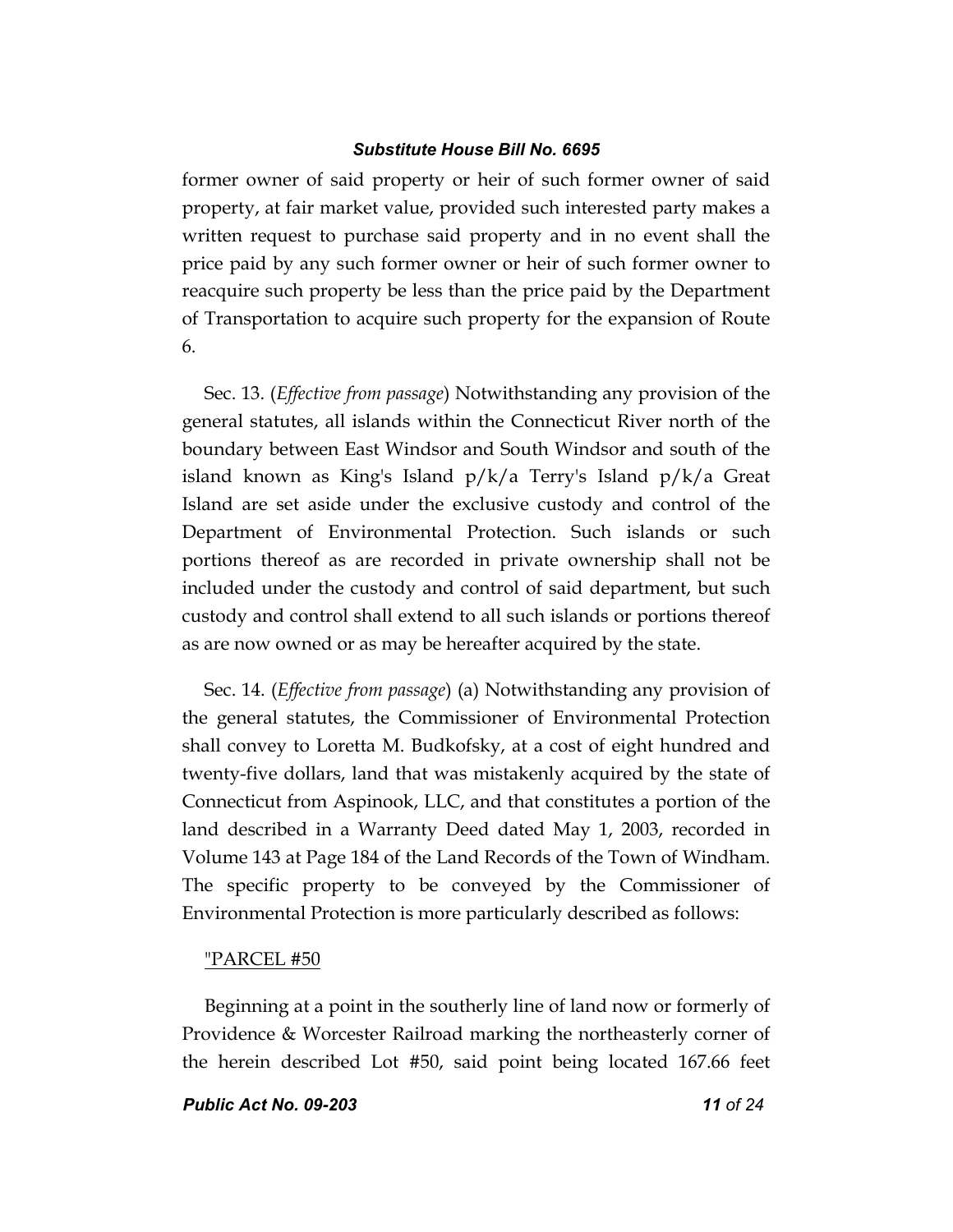southerly of the southeasterly corner of Lot #3 as shown on the aforementioned plan, thence S 61º 38' 35'' W 498.57 feet to a point in the center of the Quinebaug River, the last course being bounded northerly by land now or formerly of said Providence & Worcester Railroad; thence S 16º 03' 59'' E 292.08 feet along the centerline of the Quinebaug River to a point; thence S  $87^\circ$  44' 29" E 174.44 feet to a  $\frac{3}{4}$ " rebar at the easterly edge of the Quinebaug River, the last two courses being bounded westerly and southerly by land now or formerly of Bernice Loser; thence N 27º 30' 31'' E 159.30 feet to an Aspinook Company monument; thence N 27º 30' 31'' E 242.64 feet to an Aspinook Company monument; thence N 00º 41' 59'' W 167.86 feet to the point of beginning, the last three courses being bounded southeasterly and easterly by land now or formerly of Arthur F. Coughlin, Raymond M. Coughlin & Robert S. Coughlin."

The above described parcel comprises one of the two parcels comprising the Fifth Tract of land acquired by Aspinook, LLC from Yaworski, Inc. by Quit Claim Deed dated August 29, 1996, and recorded in Vol. 104, Page 526 of the town of Canterbury Land Records.

Said Property consists of approximately 3.06 acres of land as shown on a map entitled "Property Survey Prepared for CONNECTICUT DEPARTMENT OF ENVIRONMENTAL PROTECTION STATE OF CONNECTICUT Property of ASPINOOK, LLC, Butts Bridge Road, Canterbury, Connecticut, Scale  $1'' = 80'$ , Date  $6/17/2002$ , KWP Associates, Surveying Engineering Site Planning", which map is on file in the Canterbury Office of the Town Clerk.

(b) The State Properties Review Board shall complete its review of the conveyance of said land not later than thirty days after it receives a proposed deed from the Department of Environmental Protection. The land shall remain under the care and control of said department until a conveyance is made in accordance with the provisions on this section.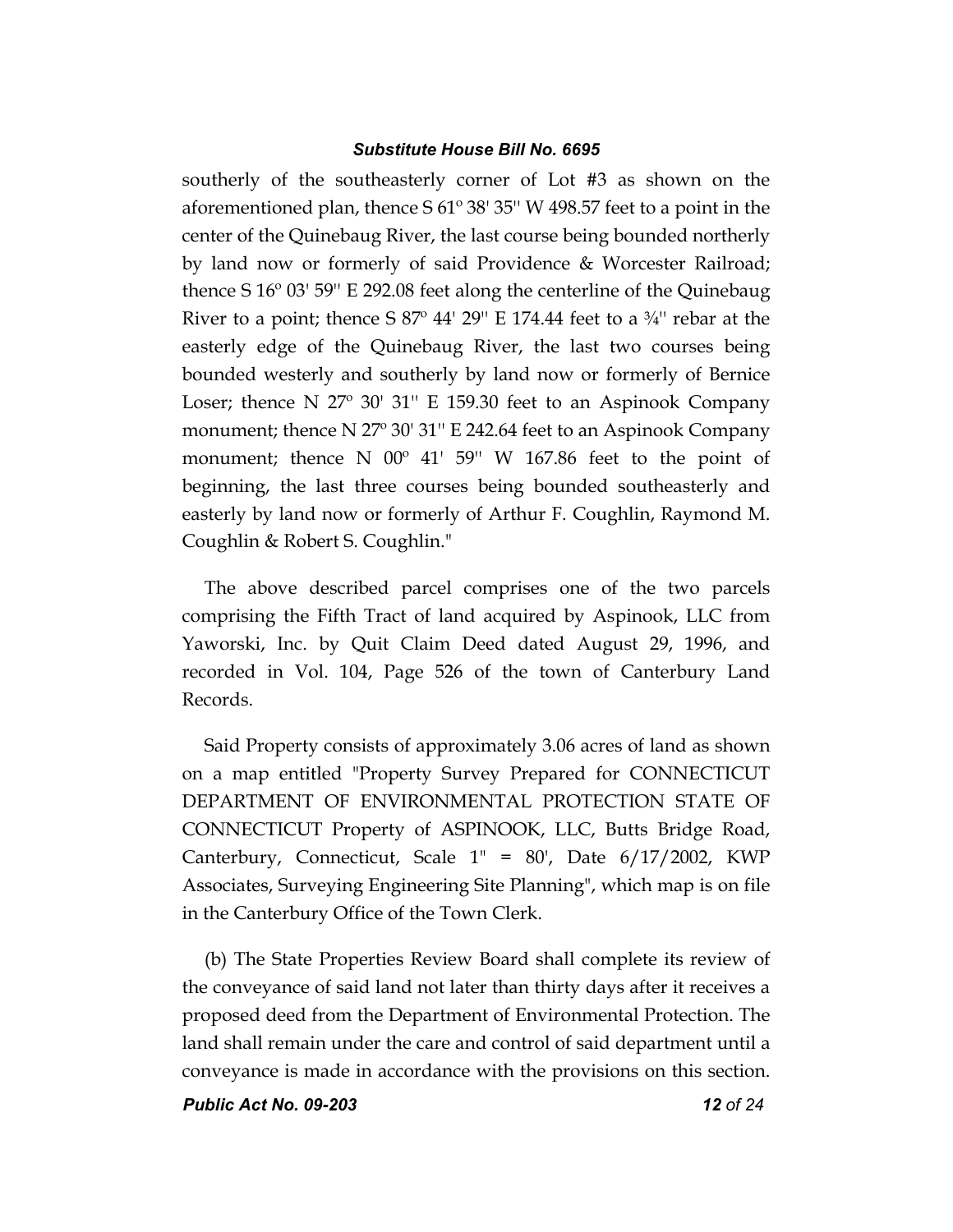The State Treasurer shall execute and deliver any deed or instrument necessary for a conveyance under this section. The Commissioner of Environmental Protection shall have the sole responsibility for all other incidents of such conveyance.

Sec. 15. (NEW) (*Effective from passage*) The state of Connecticut, acting through the Commissioner of Environmental Protection, is authorized to grant a lease or other appropriate authorization over submerged lands held in public trust by the state underlying or associated with the Penfield Reef Lighthouse for the purpose of facilitating the preservation of said lighthouse. Such lease or other authorization shall constitute a right of occupancy so as to facilitate the preservation of such lighthouse pursuant to the federal National Historic Lighthouse Preservation Act of 2000, 16 USC 470w-7, provided such lease shall be for consideration as determined by the Commissioner of Environmental Protection, for a term of no more than ten years, subject to subsequent renewals, and shall contain appropriate conditions to ensure consistency with the goals and policies of section 22a-92 of the general statutes and with other interests of the state, including, but not limited to, reasonable public access, preservation of historic structures and education of the public regarding such structures.

Sec. 16. (*Effective from passage*) (a) Notwithstanding any provision of the general statutes, the Department of Public Works is authorized to acquire title from the city of Torrington, for no consideration, of a portion of the city street known as Clark Street, and that is further described as being that portion bounded on the north and south sides by state owned land and Field Street on the west and terminating at the intersection of Clark Street and Clinton Street.

(b) The State Properties Review Board shall complete its review of the instrument of transfer granted pursuant to this section not later than thirty days after it receives a proposed agreement from the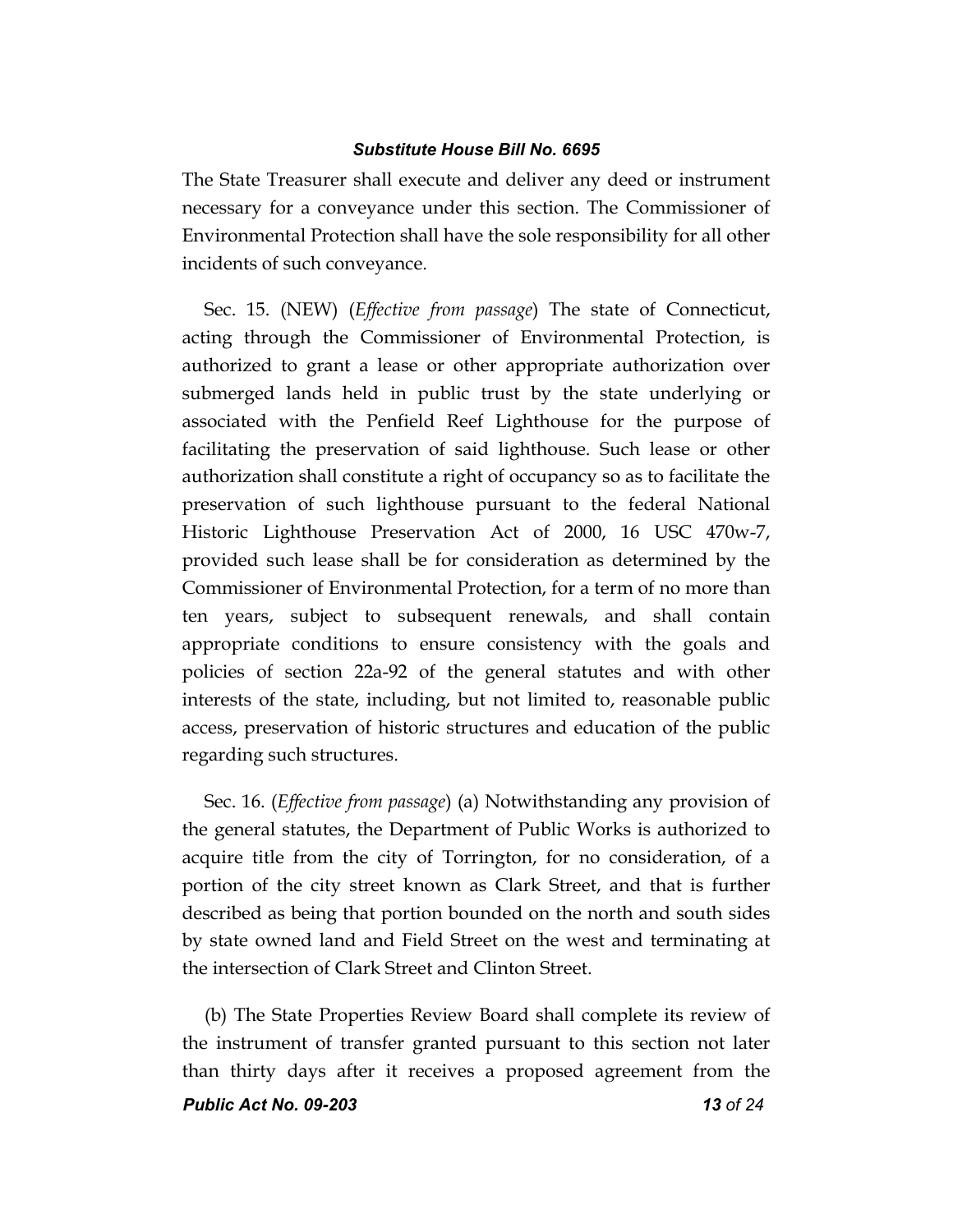Department of Public Works. The Department of Public Works shall have the sole responsibility for all other incidents of any transfer under this section.

Sec. 17. (*Effective from passage*) (a) Notwithstanding any provision of the general statutes, the Department of Public Works, on behalf of the Board of Trustees of the Community-Technical Colleges, in furtherance of the completion of State Project: BI-CTC-401 and satisfying the requirements of the State Traffic Commission, Certificate 1735, at Three Rivers Community College, shall grant an easement in favor of the city of Norwich over a portion of said college campus along New London Turnpike for the purpose of providing sidewalks for the general public and a snow shelf area.

(b) The State Properties Review Board shall complete its review of the easement granted pursuant to this section not later than thirty days after it receives a proposed agreement from the Department of Public Works. The Commissioner of Public Works shall have the sole responsibility for all other incidents of any easement under this section.

Sec. 18. (*Effective from passage*) (a) Notwithstanding any provision of the general statutes, the Department of Public Works, on behalf of the Department of Developmental Services, shall transfer and convey to the Town of Enfield all its right and title to that certain easement dated December 28, 1984, and recorded April 3, 1985, in Volume 498 at Page 687 of the Enfield Land Records.

(b) The State Properties Review Board shall complete its review of the easement granted pursuant to this section not later than thirty days after it receives a proposed agreement from the Department of Public Works. The Town of Enfield shall have the sole responsibility for all other incidents of any easement under this section.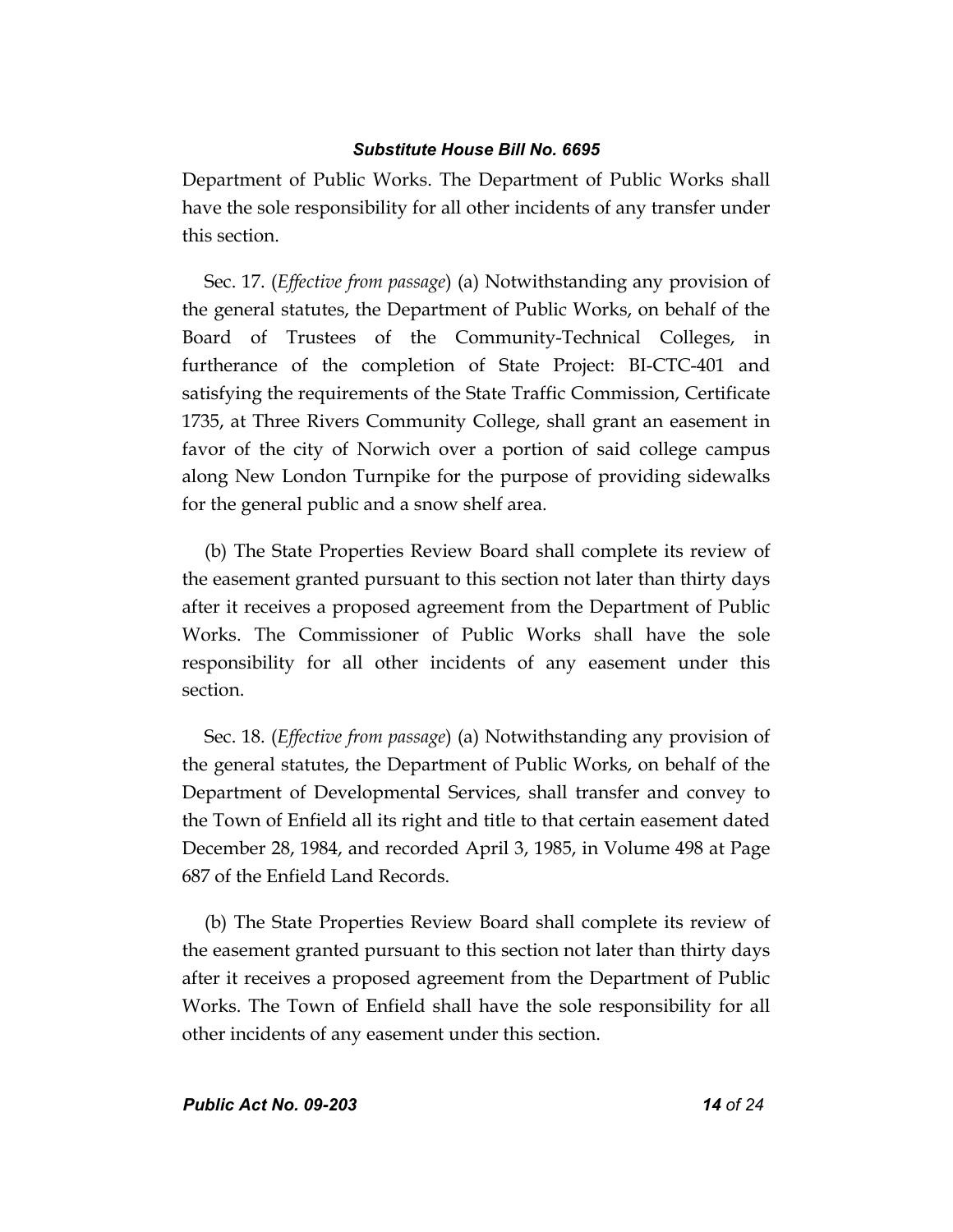Sec. 19. (*Effective from passage*) (a) Notwithstanding any provision of the general statutes, after holding a public hearing on the matter, the Commissioner of Environmental Protection shall enter into an agreement with the Goodspeed Opera House Foundation, Inc. and Riverhouse Properties, LLC to exchange lands or other consideration of approximately equal value. The land to be conveyed by the state is approximately 17.40 acres and is identified as Assessor's Lot 22-2 Bridge Road, Haddam, CT. Such land is further identified as Lot 1 and Lot 2 on a map prepared by William B. Bergan, dated February 11, 2003, with revisions dated March 12, 2009, and with such revisions titled "Division of Former Eagle Land Corp. Prop. – 2 Lots". Such land to be conveyed by the state shall not include any land with frontage along the Connecticut River. The land or other consideration to be conveyed by the Goodspeed Opera House Foundation, Inc. may include all or a portion of a 2.70 acre parcel of land on the west side of Lumber Yard Road in East Haddam, CT, and is further identified on the East Haddam's Tax Assessor's Map # M17 as Lots #L096 and #L090. Such land is also a portion of land acquired from the state of Connecticut on February 18, 1964, and recorded in the land records of the town of East Haddam in volume 79 at page 623. The land or other consideration to be conveyed by Riverhouse Properties, LLC may include all or a portion of an approximately 87.70 acre parcel of land on the east side of High Street in the Higganum section of Haddam, CT. Such land is further identified as Parcels #42-1, 43 and 44 on Haddam Assessor's Map 24 and Parcel 92 on Map 14, and is further identified as land conveyed from Walkley Heights Associates via a deed dated May 26, 2004, as recorded in Volume 278 at Page 287 of the Haddam land records. The specific description of land or other consideration to be conveyed among the Department of Environmental Protection, the Goodspeed Opera House Foundation, Inc. and Riverhouse Properties, LLC shall be established by mutual agreement of such parties, and such parties shall make all reasonable efforts to reach such agreement on or before December 31, 2009. Said exchange

*Public Act No. 09-203 15 of 24*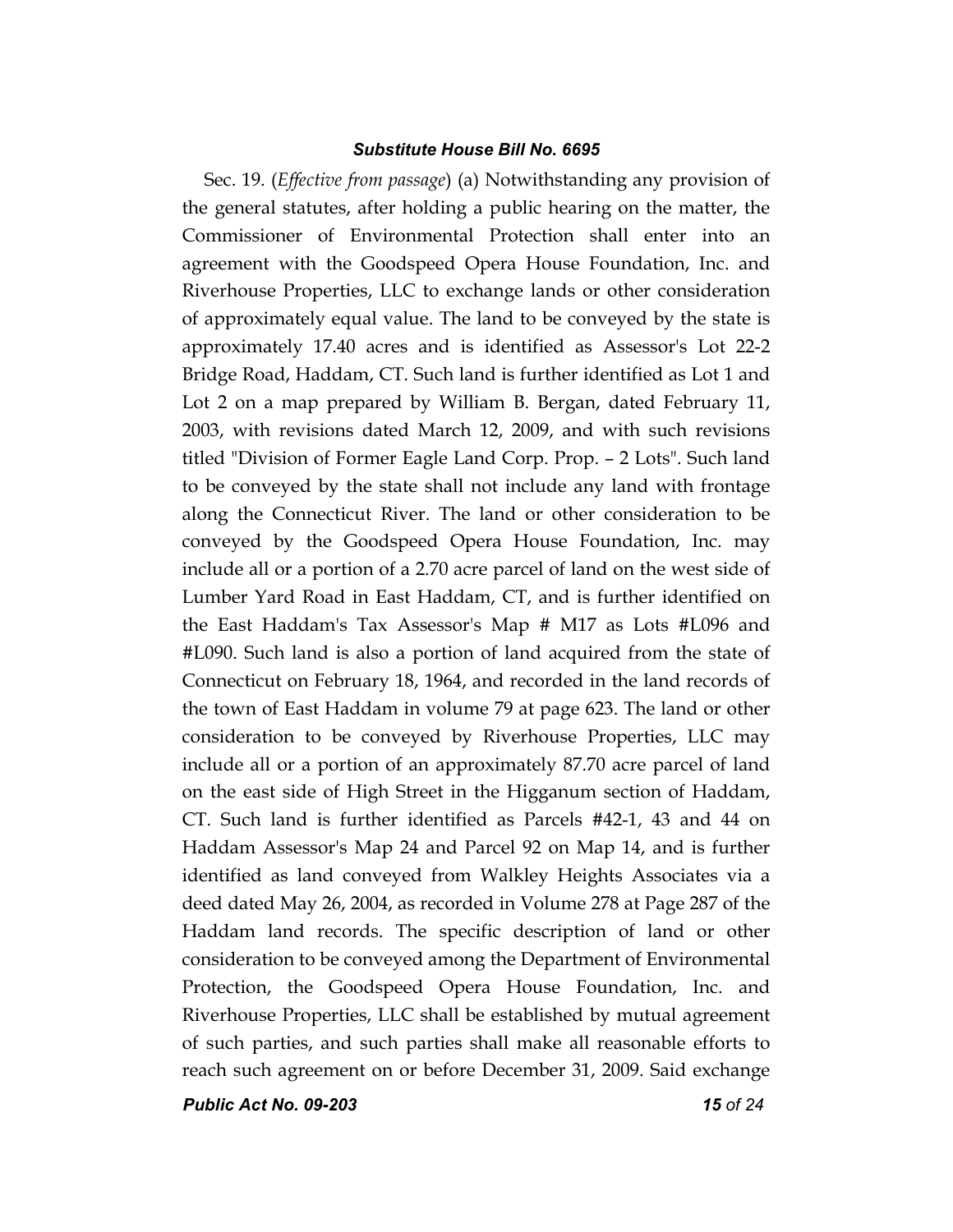shall be subject to the approval of the State Properties Review Board.

(b) The State Properties Review Board shall complete its review of the conveyance of said parcels of land not later than thirty days after it receives a proposed agreement from the Department of Environmental Protection. The state land shall remain under the care and control of said department until a conveyance is made in accordance with the provisions of this section. The State Treasurer shall execute and deliver any deed or instrument necessary for a conveyance under this section.

Sec. 20. (*Effective from passage*) (a) Notwithstanding any provision of the general statutes, the Commissioner of Transportation shall convey to the town of Trumbull a parcel of land located in the town of Trumbull, at a cost equal to the fair market value of said parcel plus the administrative costs of making such conveyance. Said parcel of land has an area of approximately 0.32 acre and is identified as "Parcel 2" on a Preliminary Map entitled "Compilation Plan, Town of Trumbull, Map Showing Land Released To By The State of Connecticut, Department of Transportation, CT Route 111/15 Interchange", Scale 1"=500', Feb. 2007, Arthur W. Gruhn, P.E., Chief Engineer-Bureau of Engineering and Highway Operations. The conveyance shall be subject to the approval of the State Properties Review Board.

(b) The State Properties Review Board shall complete its review of the conveyance of said parcel of land not later than thirty days after it receives a proposed agreement from the Department of Transportation. The land shall remain under the care and control of said department until a conveyance is made in accordance with the provisions of this section. The State Treasurer shall execute and deliver any deed or instrument necessary for a conveyance under this section. The Commissioner of Transportation shall have the sole responsibility for all other incidents of such conveyance.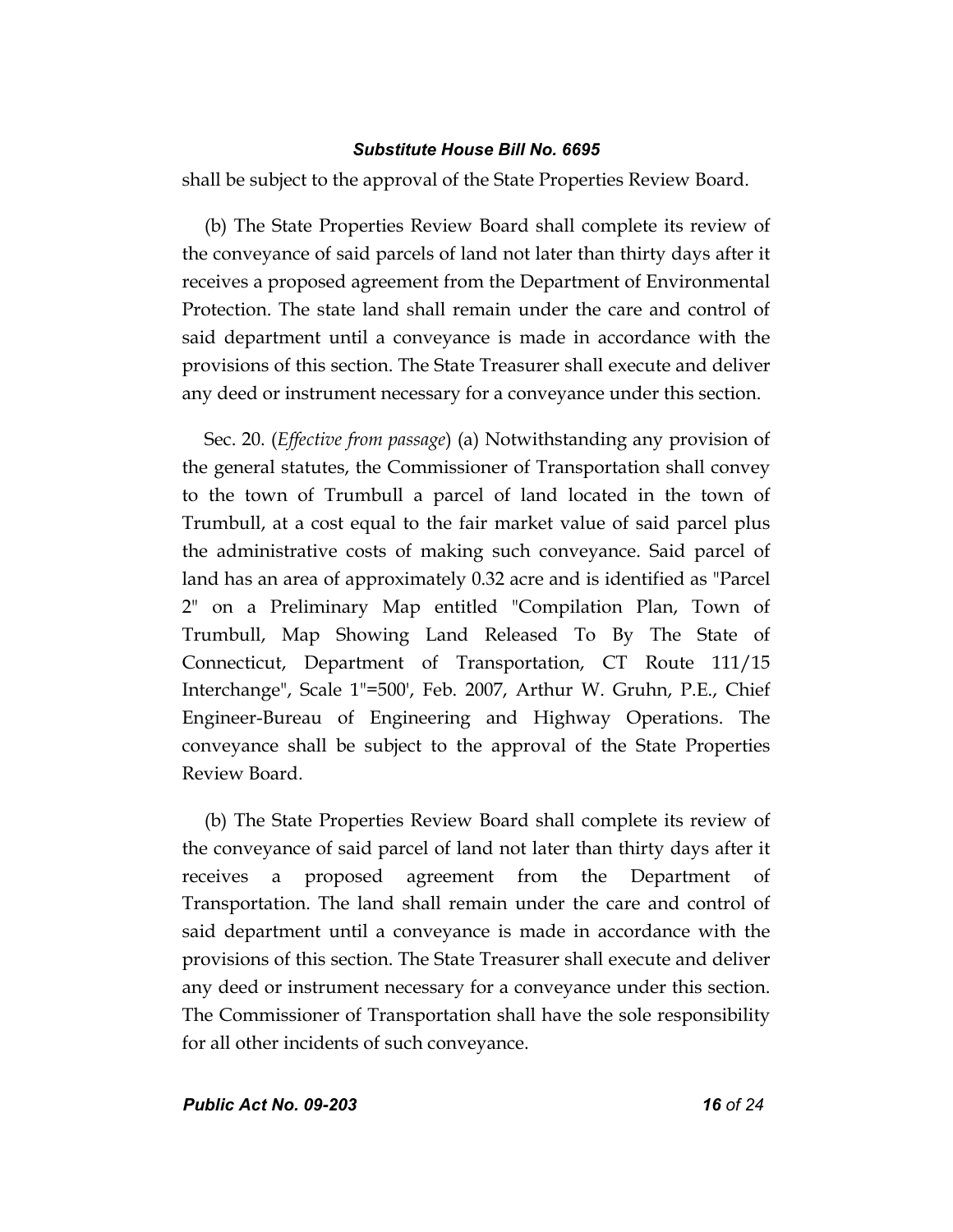Sec. 21. (*Effective from passage*) (a) Notwithstanding any provision of the general statutes, the Commissioner of Environmental Protection shall convey to the city of Bridgeport two parcels of land located in the town of Trumbull, for the price of two million eight hundred thousand dollars plus the administrative costs of making such conveyance. Said parcels of land have an area of approximately 33 acres and is identified as follows:

#### PROPOSED PARCEL B-1

Commencing at a point in the easterly line of Old Town Road, said point being the southwest corner of land N/F The State Of Connecticut, thence heading northwesterly along the westerly line of Old Town Road N04°14'23"W a distance of 191.55 feet to a point; thence heading along a curve to the right having a delta angle of 32°35'15", radius of 327.46 feet, in the northerly property line of The State Of Connecticut; thence heading N74°58'19"E a distance of 20.56 feet to a point; thence heading N19°53'57"E a distance of 78.18 feet to a point; thence heading N63°05'56"E a distance of 174.50 feet to a point; thence heading S71°54'04"E a distance of 59.36 feet to a point; thence heading S26°54'04"E a distance of 50.56 feet to a point; thence heading S71°54'04"E a distance of 36.12 feet to a point; thence heading N59°39'22"E a distance of 230.37 feet to a point; thence heading N67°54'35"E a distance of 140.71 feet to a point; thence heading N79°03'45"E a distance of 455.14 feet to a point; thence heading N42°40'29"E a distance of 138.51 feet to a point; thence heading N06°52'15"E a distance of 79.51 feet to a point; thence heading N62°13'58"W a distance of 273.03 feet to a point; thence heading N27°46'02"E a distance of 197.92 feet to a point; thence heading S62°13'58"E a distance of 399.26 feet to a point; thence heading N66°29'16"E a distance of 118.20 feet to a point, in the easterly property line of The State Of Connecticut; thence heading S35°37'25"E a distance of 210.42 feet to a CHD monument; thence heading along a curve to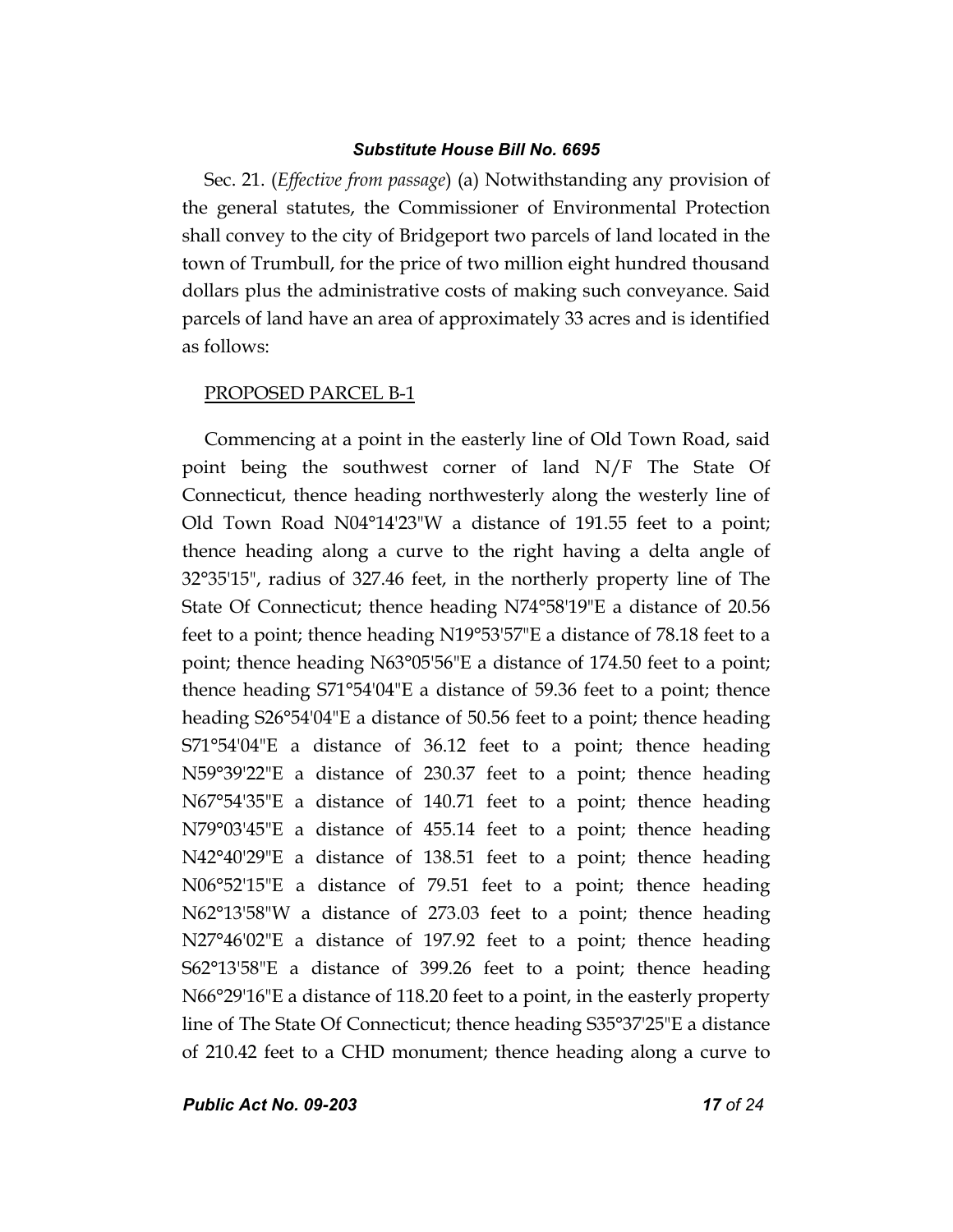the Right having a delta angle of 04°46'45", radius of 4413.35 feet to a CHD monument; thence heading along a curve to the right having a delta angle of 04°26'00", radius of 4413.35 feet to a CHD monument; thence heading along a curve to the right having a delta angle of 02°29'34", radius of 4413.35 feet; thence heading S16°45'44"E a distance of 174.28 feet to a point in the southerly property line of The State Of Connecticut; thence heading N89°04'30"W a distance of 44.01 feet to a point; thence heading N86°07'00"W a distance of 25.01 feet to Marshall Road Centerline Rebar; thence heading N84°43'47"W a distance of 19.43 feet to a point; thence heading N89°52'13"W a distance of 5.60 feet to a point; thence heading N89°52'13"W a distance of 21.45 feet to a point; thence heading N86°56'40"W a distance of 18.95 feet to a point; thence heading S88°56'58"W a distance of 28.47 feet to a point; thence heading S84°16'17"W a distance of 31.53 feet to a point; thence heading N89°59'55"W a distance of 100.08 feet to a point; thence heading N86°33'44"W a distance of 50.01 feet to a point; thence heading N86°50'55"W a distance of 100.01 feet to a point; thence heading N86°50'55"W a distance of 100.01 feet to a point; thence heading N87°08'06"W a distance of 50.00 feet to a point; thence heading N79°35'53"W a distance of 101.01 feet to a point; thence heading N79°35'53"W a distance of 101.01 feet to a point; thence heading N79°44'18"W a distance of 50.49 feet to a point; thence heading N79°19'03"W a distance of 202.16 feet to a point; thence heading N78°51'57"W a distance of 7.00 feet to a point; thence heading S20°33'08"W a distance of 37.43 feet to a point; thence heading N78°08'20"W a distance of 62.87 feet to rebar; thence heading N77°36'17"W a distance of 113.07 feet to a point; thence heading N81°50'34"W a distance of 34.27 feet to a point; thence heading N77°33'05"W a distance of 16.62 feet to a point; thence heading N79°11'39"W a distance of 43.47 feet to a point; thence heading N79°11'39"W a distance of 43.47 feet to a point; thence heading N82°25'26"W a distance of 39.34 feet to a point; thence heading N78°08'25"W a distance of 38.94 feet to a point; thence heading

*Public Act No. 09-203 18 of 24*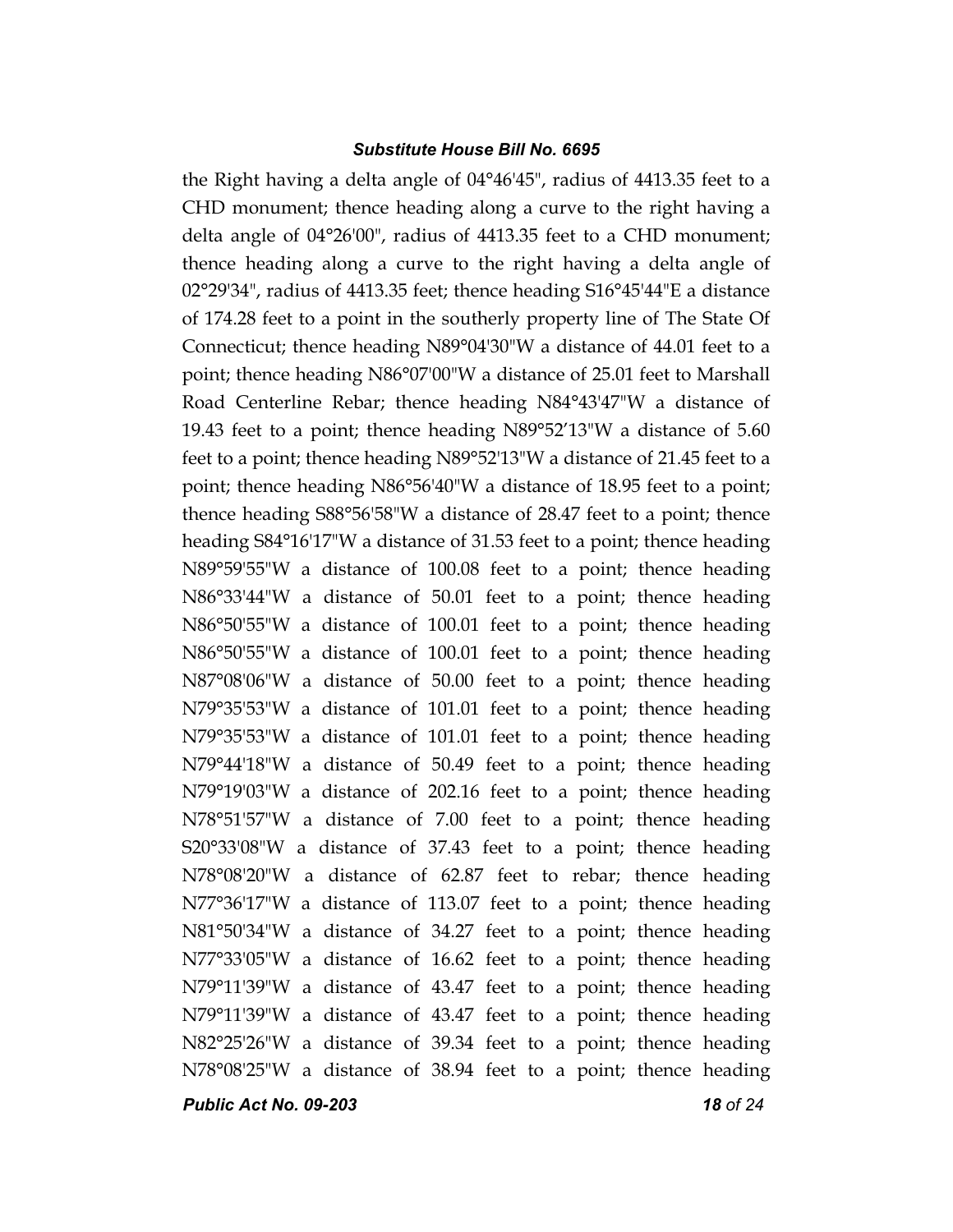N83°07'15"W a distance of 78.98 feet to a point; thence heading N80°12'55"W a distance of 34.24 feet to a point; thence heading N85°19'46"W a distance of 27.40 feet to a point; thence heading N76°36'54"W a distance of 265.98 feet to a point; thence heading N84°01'35"W a distance of 26.30 feet to a point; thence heading S88°26'11"W a distance of 43.63 feet to a point; thence heading N88°15'07"W a distance of 49.31 feet to a point; thence heading S81°46'09"W a distance of 28.87 feet to a point; thence heading S88°40'04"W a distance of 102.13 feet to a point, said point being the point and place of beginning for the proposed Parcel B-1.

#### PROPOSED PARCEL C-1

Commencing at a point in the westerly line of Quarry Road, said point being the northeast corner of land N/F The State of Connecticut, thence heading southeasterly along the westerly line of Quarry Road S15°00'22"E a distance of 129.59 feet to a point in the southerly property line of The State of Connecticut; thence heading S74°59'38"W a distance of 586.47 feet to a point in the westerly property line of The State of Connecticut; thence heading N33°09'47"W a distance of 43.56 feet to a point; thence heading N28°01'19"W a distance of 200.81 feet to a point; thence heading N33°09'35"W a distance of 115.06 feet to a point in the northerly property line of The State of Connecticut; thence heading S83°23'21"E a distance of 198.93 feet to a point; thence heading S75°19'13"E a distance of 17.67 feet to a point; thence heading S77°39'20"E a distance of 76.86 feet to a point; thence heading S73°29'22"E a distance of 84.27 feet to a point; thence heading S80°54'58"E a distance of 44.14 feet to a point; thence heading S85°48'04"E a distance of 34.57 feet to a point; thence heading S86°50'12"E a distance of 52.60 feet to a point; thence heading N78°51'36"E a distance of 125.58 feet to a point; thence heading N80°23'36"E a distance of 53.02 feet to a point; thence heading N76°30'36"E a distance of 38.42 feet to a point, said point being the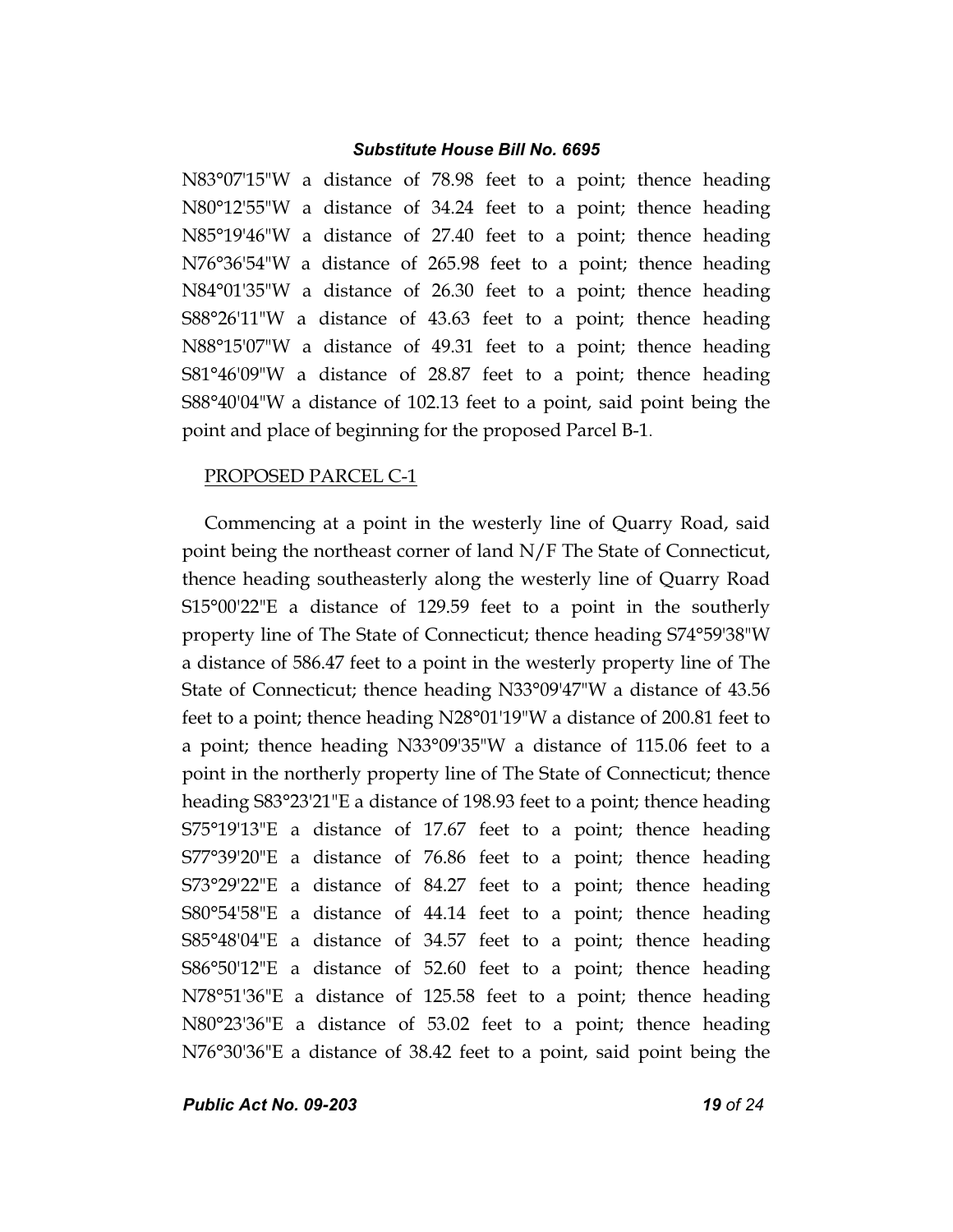point and place of beginning for the proposed Parcel C-1.

The conveyance shall be subject to the approval of the State Properties Review Board.

(b) The city of Bridgeport shall use said parcel of land for educational and municipal purposes. If the city of Bridgeport does not begin construction of a regional magnet high school on such property not later than ten years after acquiring title to said parcels, the parcels shall revert to the state of Connecticut, except if the city of Bridgeport agrees to maintain said parcels, in perpetuity, as a public park and such restriction is properly recorded in the town of Trumbull land records.

(c) The Commissioner of Environmental Protection shall use the proceeds from the sale of said parcels for the purchase of real property in the city of Bridgeport that will provide an equivalent replacement for said parcels described in subsection (a) of this section. Such proceeds shall be considered special appropriations reserved for special use and exempt from deposit into the General Fund. The Commissioner of Environmental Protection may consider a certain parcel, previously identified for such replacement purposes and consisting of approximately 10 acres, as a suitable replacement for said parcels.

(d) The State Properties Review Board shall complete its review of the conveyance of said parcel of land not later than thirty days after it receives a proposed agreement from the Department of Environmental Protection. The land shall remain under the care and control of said department until a conveyance is made in accordance with the provisions of this section. The State Treasurer shall execute and deliver any deed or instrument necessary for a conveyance under this section, which deed or instrument shall include provisions to carry out the purposes of subsection (b) of this section. The Commissioner of

*Public Act No. 09-203 20 of 24*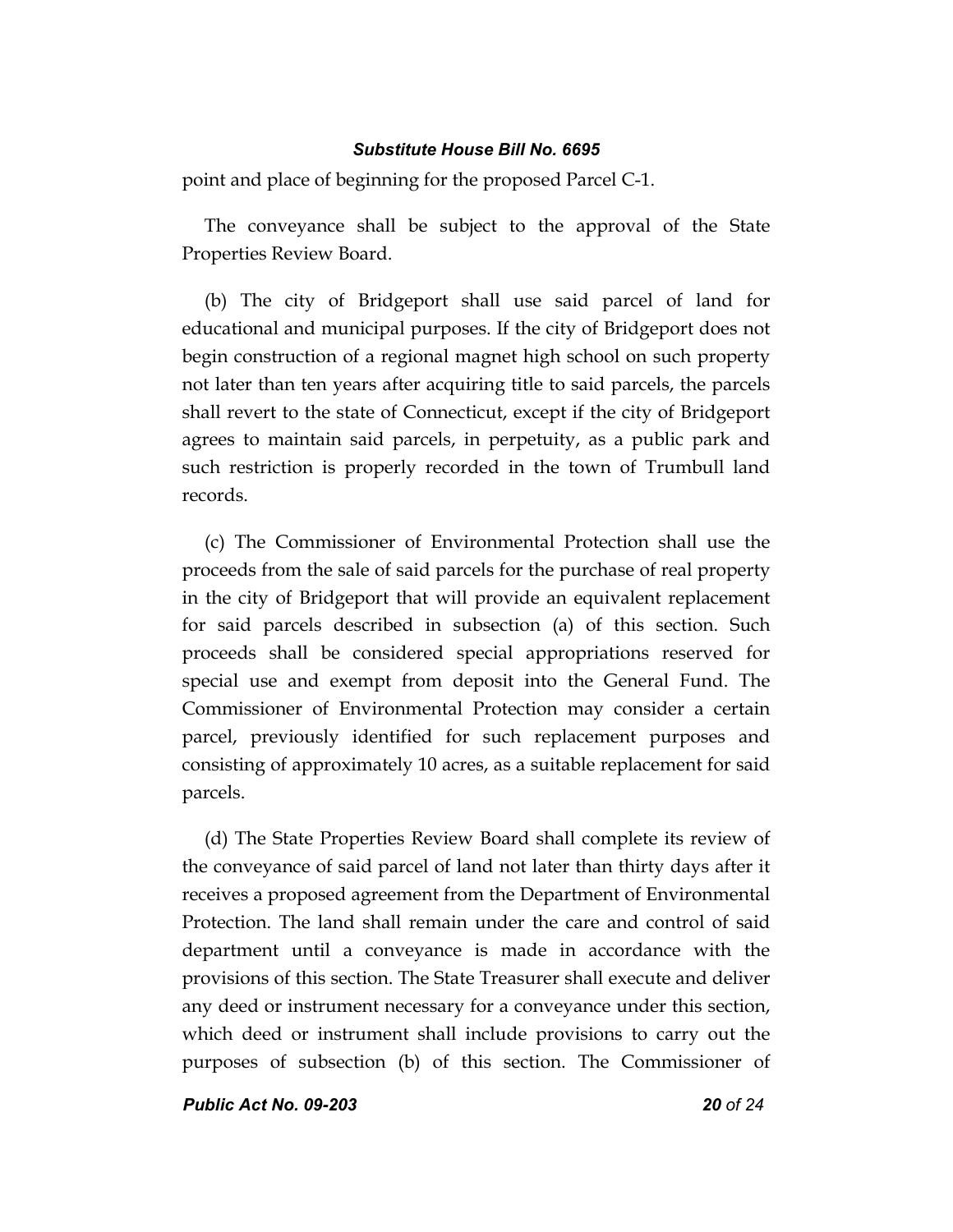Environmental Protection shall have the sole responsibility for all other incidents of such conveyance.

Sec. 22. (*Effective from passage*) Notwithstanding any provision of the general statutes, if, prior to July 1, 2011, the Department of Public Utility Control approves the sale by a public service company to a third party of approximately twenty-six acres of real property located at the southeast corner of West Street and Route 3 in the town of Rocky Hill, the approximately twenty-two-acre portion of said parcel that: (1) Is no longer used or useful, as determined by the department, (2) is not and never was in the rate base of such company, and (3) was maintained by the shareholders of such public service company shall be exempt from the provisions of section 16-245e of the general statutes.

Sec. 23. Section 25 of special act 07-11 is amended to read as follows (*Effective from passage*):

(a) **[**Notwithstanding any provision of the general statutes, the Commissioner of Transportation shall transfer to the Commissioner of Mental Health and Addiction Services custody and control of a parcel of land located in the town of New Haven.**]** Notwithstanding any provision of the general statutes, the Commissioner of Transportation shall convey to the city of New Haven a parcel of land located in the city of New Haven, at a cost equal to the administrative costs of making such conveyance. Said parcel of land **[**has an area of approximately 2.7 acres and is identified as "Rte 34 West Phase I" on a map entitled "New Haven Map Showing Land Released to, by the State of Connecticut, Department of Transportation, Rte 34, 2007"**]** is further identified as the portion of the land that is bound on the north by North Frontage Road, on the east by College Street, on the south by South Frontage Road and on the west by the Air Rights Garage. The conveyance shall be subject to the approval of the State Properties Review Board.

*Public Act No. 09-203 21 of 24*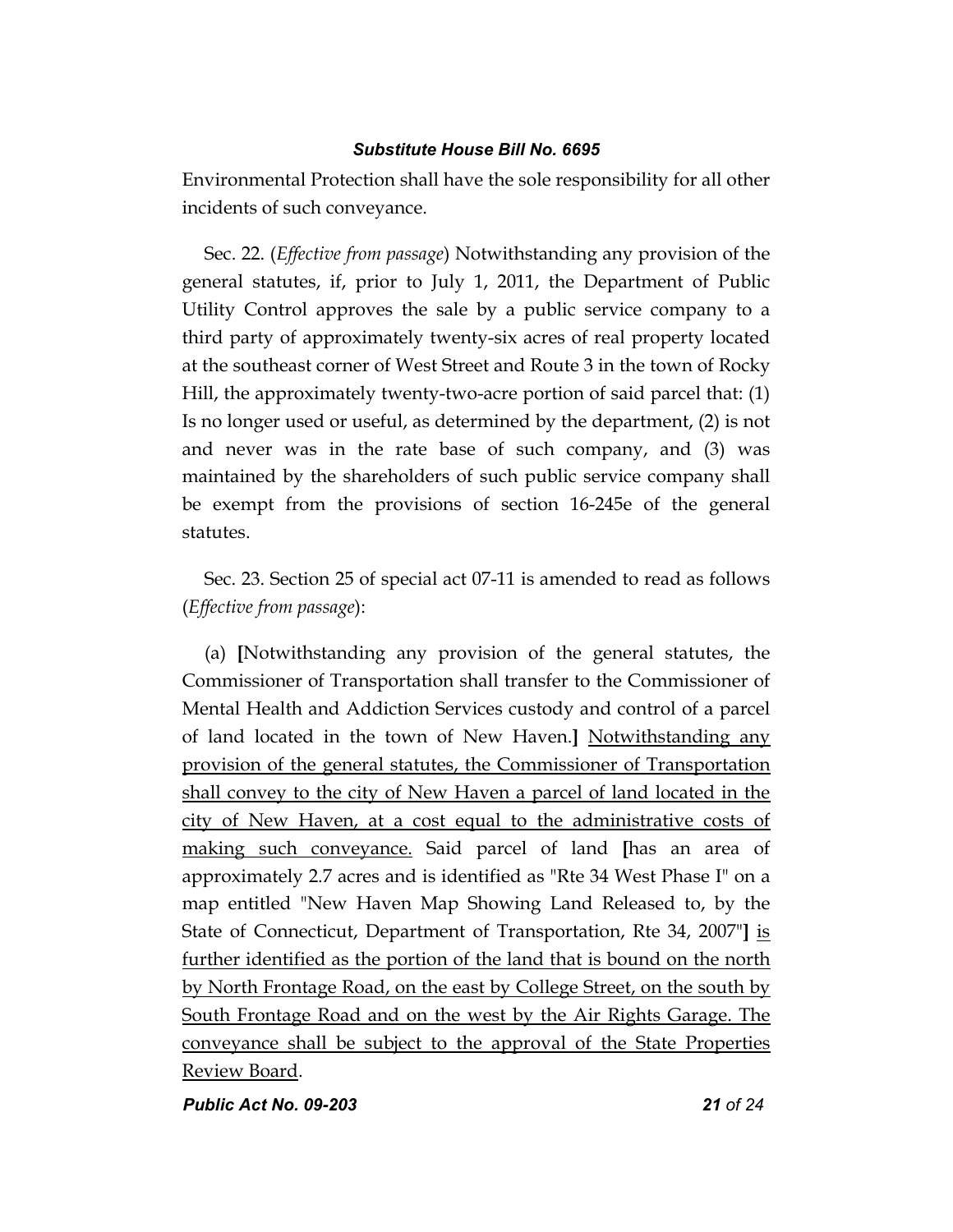**[**(b) The Commissioner of Mental Health and Addiction Services shall use said parcel of land to provide parking for the Connecticut Mental Health Center.**]**

(b) (1) The city of New Haven shall use said parcel of land for economic development purposes and may convey or lease all or any portion of said parcel for economic development purposes, provided any consideration received by the city of New Haven for the sale or lease of said parcel, that is not otherwise allocated for public improvements, shall be transferred to the state.

(2) The city of New Haven or its designee shall obtain approval from the State Traffic Commission and the Commissioner of Transportation for the purposes of adjusting the right-of-way of Route 34.

(3) If the city of New Haven:

(A) Does not retain ownership of all of said parcel, except for a sale of all or any portion of said parcel for economic development purposes, in accordance with the provisions of subdivision (1) of this subsection; or

(B) Leases all or any portion of said parcel, except for a lease of all or any portion of said parcel for economic development purposes, in accordance with the provisions of subdivision (1) of this subsection, the parcel shall revert to the state of Connecticut.

(c) The State Properties Review Board shall complete its review of the conveyance of said parcel of land not later than thirty days after it receives a proposed agreement from the Department of Transportation. The land shall remain under the care and control of said department until a conveyance is made in accordance with the provisions of this section. The State Treasurer shall execute and deliver any deed or instrument necessary for a conveyance under this section,

*Public Act No. 09-203 22 of 24*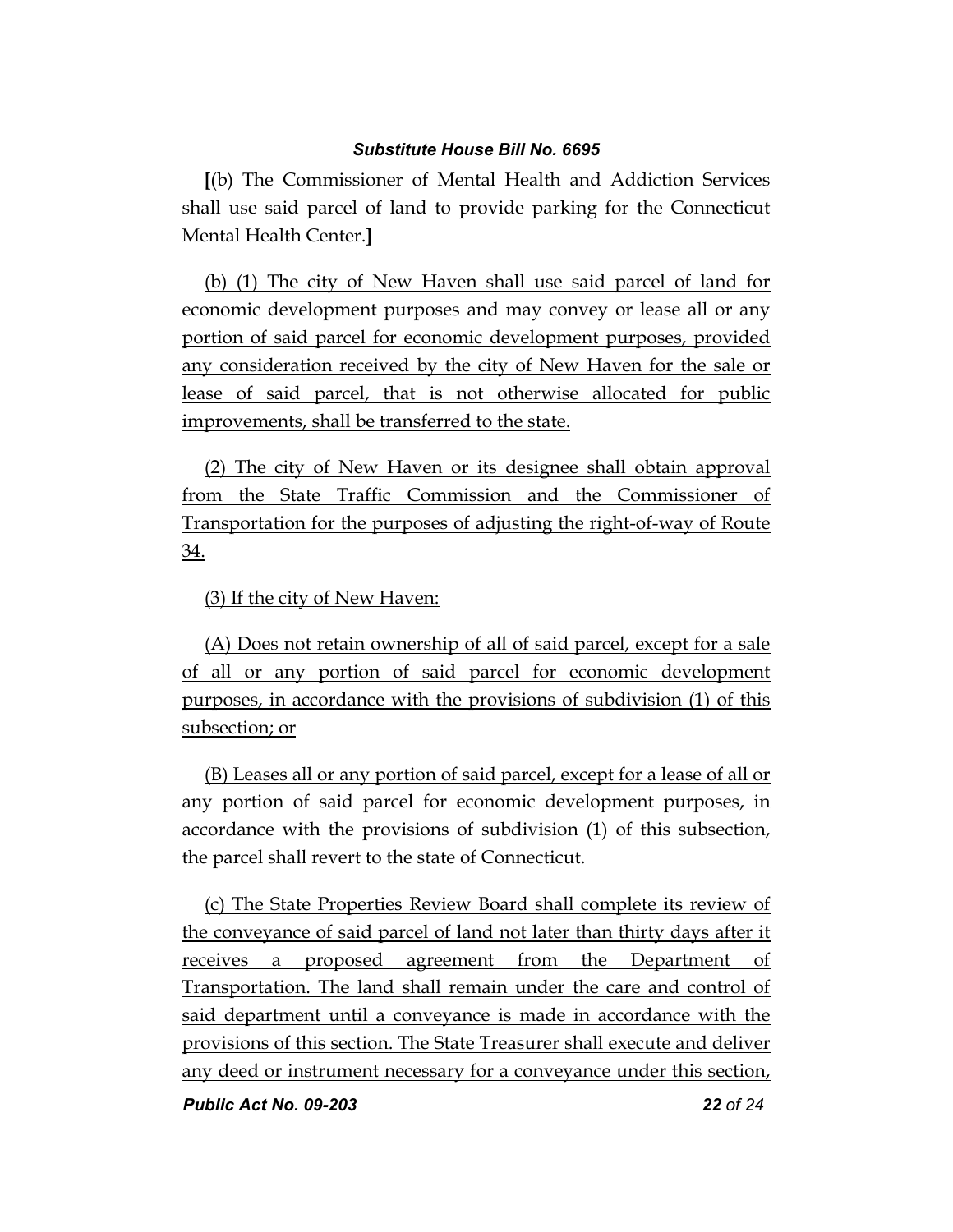which deed or instrument shall include provisions to carry out the purposes of subsection (b) of this section. The Commissioner of Transportation shall have the sole responsibility for all other incidents of such conveyance.

Sec. 24. (*Effective from passage*) (a) Notwithstanding any provision of the general statutes, in the event that the Department of Education discontinues the vocational education programs of the J. M. Wright Technical High School in Stamford, the Commissioner of Education shall lease to the town of Stamford the parcel of land, and any improvements thereon, on which the J. M. Wright Technical High School is located in the town of Stamford, for the sum of one dollar per year and a term of twenty years. Said parcel of land has an area of approximately 18.6 acres and is identified on a map entitled "Map of Property to be Conveyed by the City of Stamford to State of Connecticut, site of Proposed Wright Technical School, Stamford, Conn.", scale 1"=50', Nov. 1955, Charles P. Hurley and Associates, Winsted, Connecticut. The lease shall be subject to the approval of the State Properties Review Board.

(b) The town of Stamford shall use said parcel of land for municipal purposes. If the town of Stamford:

- (1) Does not use said parcel for said purposes; or
- (2) Leases all or any portion of said parcel,

the lease shall terminate and the parcel shall revert to the Department of Education. The Department of Education shall provide the town of Stamford with not less than a five-year notice, within such twenty-year period, prior to any change in the terms of such lease.

(c) The State Properties Review Board shall complete its review of the lease of said parcel of land not later than thirty days after it receives a proposed agreement from the Department of Education. The